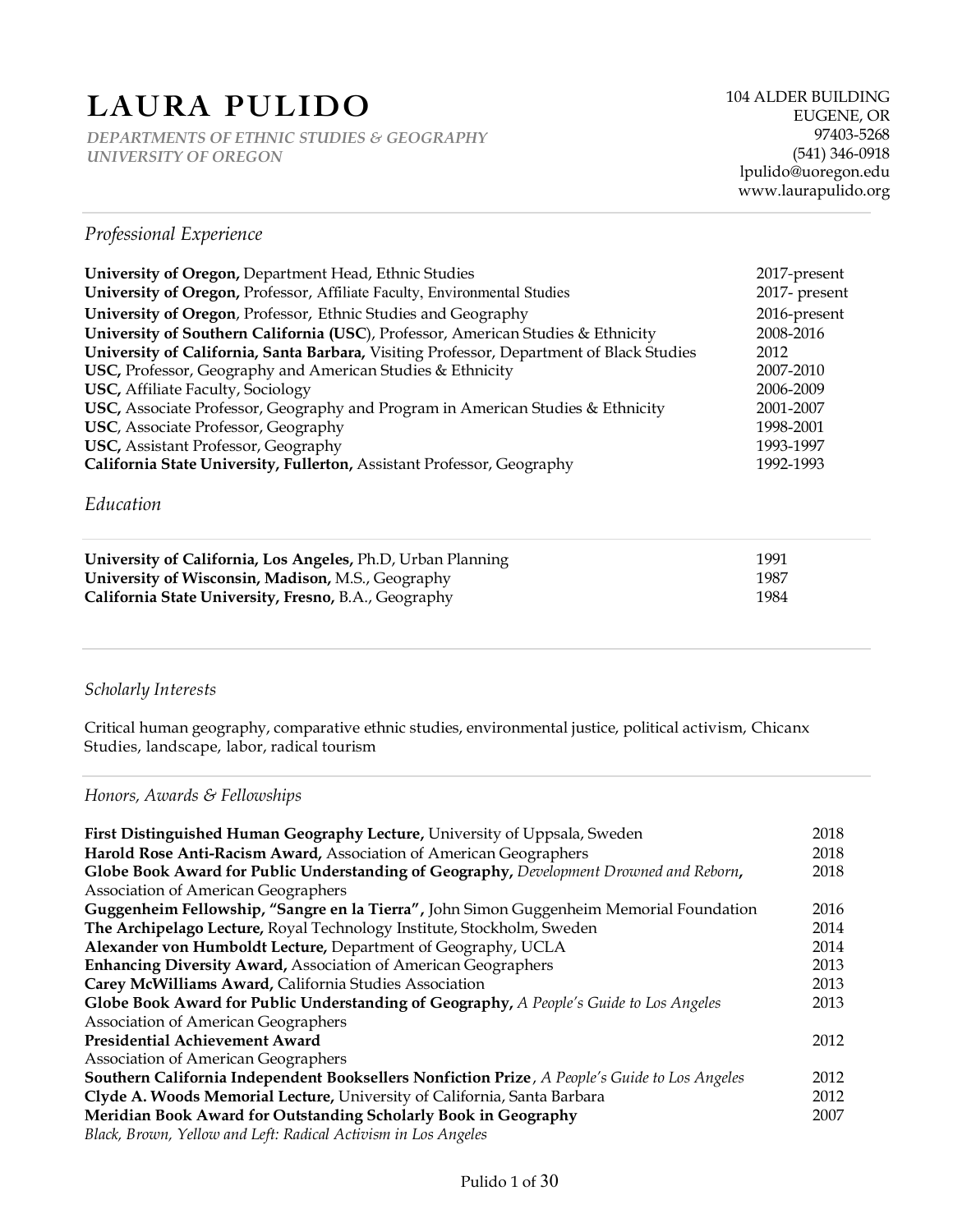| Association of American Geographers                                                             |         |
|-------------------------------------------------------------------------------------------------|---------|
| <b>Association for Humanist Sociology Book Award,</b>                                           | 2007    |
| Black, Brown, Yellow and Left: Radical Activism in Los Angeles                                  |         |
| Phi Kappa Phi Faculty Recognition Award, USC                                                    | 2006    |
| Black, Brown, Yellow and Left: Radical Activism in Los Angeles                                  |         |
| The Hilldale Lecture, Department of Geography, University of Wisconsin, Madison,                | 2006    |
| Challenge Grant: Undergraduate Research Teaching, USC                                           | 2006    |
| Summer Fellow, Institute for Multimedia Literacy, USC                                           | 2004    |
| Atwood Memorial Lecture, Department of Geography, Clark University                              | 2003    |
| Visiting Scholar Fellowship in Ethnic Studies, Institute of American Cultures, Chicano Studies, | 2000    |
| University of California, Los Angeles                                                           |         |
| Ford Foundation Postdoctoral Fellowship Program for Minorities                                  | 1997    |
| Ethnic Studies, University of California, San Diego                                             |         |
| Minority Visiting Scholar Program, Department of Geography, Pennsylvania State University       | 1995    |
| Young Research Worker Award, Institute of British Geographers                                   | 1995    |
| Woodrow Wilson Rural Policy Fellowship, Woodrow Wilson National Fellowship Foundation           | 1990    |
| Research Fellowship, University of California, Los Angeles                                      | 1990    |
| Doctoral Fellowship for Minorities, Ford Foundation                                             | 1987-89 |
| Advanced Opportunity Fellowship, University of Wisconsin, Madison                               | 1985    |
| University of Wisconsin Alumni Scholarship University of Wisconsin, Madison                     | 1987    |
| Award of Excellence, National Council for Geographical Education                                | 1984    |
| California Geographical Society Award                                                           | 1984    |
| National Hispanic Scholarship Fund                                                              | 1983-85 |
| Hispanic Excellence Award, California State University Fresno                                   | 1983    |
|                                                                                                 |         |

## *Research & Teaching Support*

| Wayne Morse Resident Scholar, University of Oregon                                                   | 2018 |
|------------------------------------------------------------------------------------------------------|------|
| "Cultural Memory & White Supremacy in the Creation of the U.S." \$8000                               |      |
| Faculty Research Award, Office of the V.P. for Research & Innovation, UO                             | 2018 |
| "Reframing US Historical Geography through White Supremacy and Cultural Memory," \$5500              |      |
| College of Arts and Sciences Program Development Grant, UO                                           | 2017 |
| "Developing an Ethnic Studies Network in the Pacific NW" \$3000                                      |      |
| Antipode Foundation Scholar-Activist Fund, "A People's Guide Online" with Laura Barraclough,         | 2017 |
| Wendy Cheng and Alex Tarr \$12,345 (co-P.I.)                                                         |      |
| Yale University, Office of the Dean of the Faculty of Arts and Sciences, "A People's Guide           | 2016 |
| Symposium and Website" with Laura Barraclough and Wendy Cheng \$25,000 (co-P.I.)                     |      |
| Advancing Scholarship in the Humanities and Social Sciences, USC                                     | 2008 |
| "What Does it Mean to be Brown? Latina/o Racial Subjectivity in Southern California" \$20,000 (P.I.) |      |
| Provost Initiative on Immigration and Integration, USC, "Spaces of Immigrant Activism and            | 2007 |
| Resistance" with Clara Irazabal and Grace Dryness \$50,000 (co-P.I.)                                 |      |
| National Science Foundation Dissertation Improvement Grant                                           | 2004 |
| "Elotes, Champurado, Tamales: Latina Street Vending Landscapes in Los Angeles"                       |      |
| with Lorena Muñoz. \$10,000. (P.I.)                                                                  |      |
| Haynes Foundation Faculty Fellowship, "Latino and African American Attitudes Towards                 | 2003 |
| Each Other in the City of Angels" \$10,000 (P.I.)                                                    |      |
| Creative Communities Project, The Irvine Foundation/Southern California Studies Center, USC          | 1998 |
| "Radical Movements of Color in Los Angeles in the 1960s-70s" \$45,000 (P.I.)                         |      |
| Service Learning Curriculum Development Grant, USC "Internship in the Chicano/                       | 1998 |
| Latino Community" Joint Education Project, USC \$2500,                                               |      |
| National Science Foundation, Integrative Graduate Education & Research Training                      | 1998 |
| "Urban Environmental Sustainability: Multidisciplinary Doctoral Education Program" \$2,500,000       |      |
| (co-P.I.) Joseph Devinny (P.I.)                                                                      |      |
| Southern California Studies Center, Junior Faculty Award, USC                                        | 1997 |
| "The Role of Central Americans in Militant Labor Organizing, in Los Angeles" \$5000 (P.I.)           |      |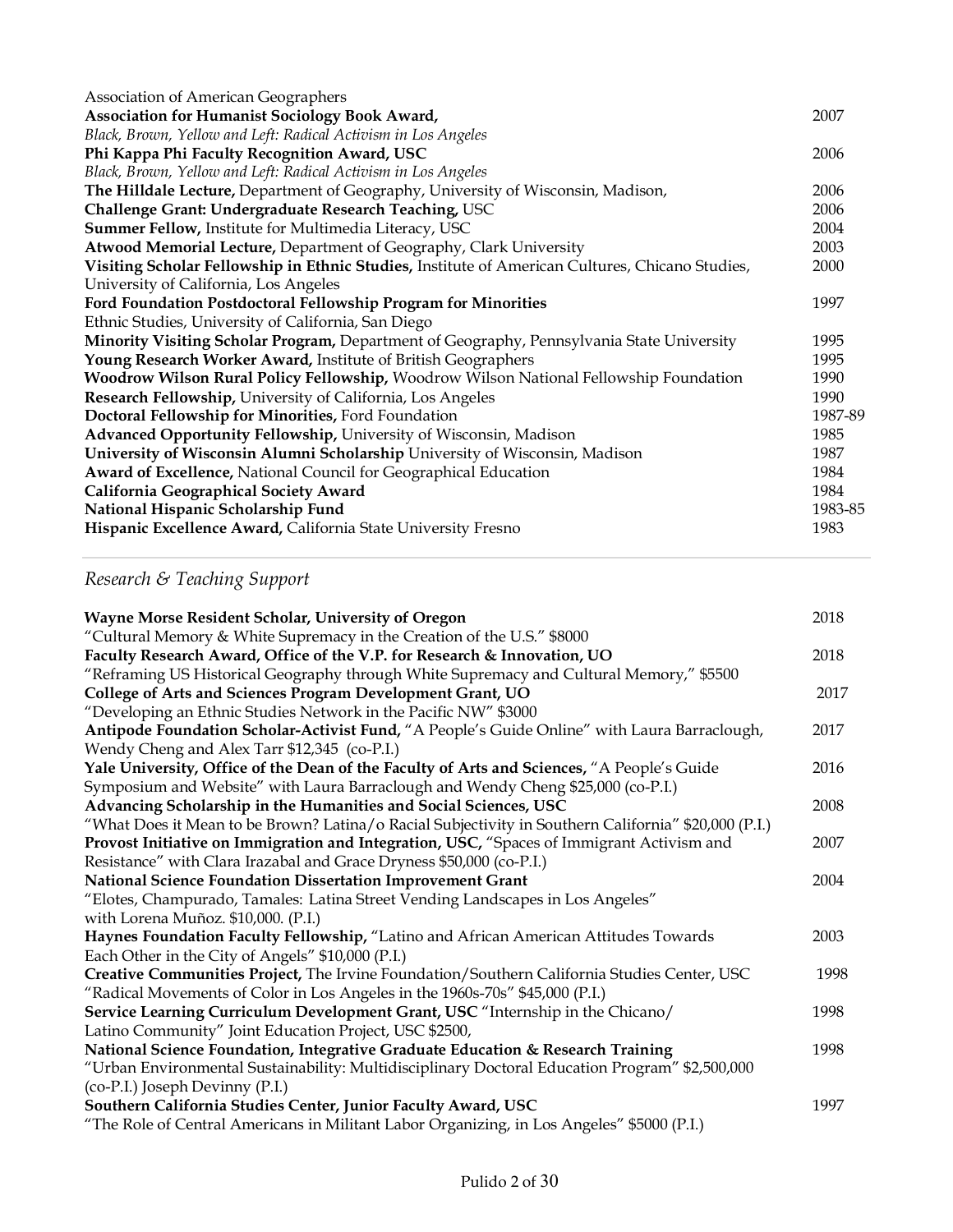| Zumberge Faculty Research and Innovation Fund, USC<br>"Latino Political Economy Group" with Pierrette Hondagneu-Sotelo \$5000 (Co-P.I.) | 1996 |
|-----------------------------------------------------------------------------------------------------------------------------------------|------|
| William and Flora Hewlett Foundation Research Grant & USC Innovative Teaching Award                                                     | 1995 |
| "La Frontera: The U.S.-Mexico Borderlands" with Pierrette Hondagneu-Sotelo \$5000 (Co-P.I.)                                             |      |
| National Science Foundation Planning Grant, Geography and Regional Science Program                                                      | 1994 |
| "The Role of 'Race' and Class in Exposure to Environmental Hazards" \$18,000 (P.I.)                                                     |      |
| Zumberge Faculty Research and Innovation Fund, USC                                                                                      | 1994 |
| "A Comparison of Multiracial/ethnic Environmental Justice Organizing in Los Angeles and                                                 |      |
| San Francisco" \$21,000 (P.I.)                                                                                                          |      |
| National Endowment for the Humanities                                                                                                   | 1994 |
| "Upper Rio Grande Hispano Farms: A Cultural and Natural History of Land Ethics in                                                       |      |
| Transition 1850-1994" Devon Peña, (P.I.) \$2500                                                                                         |      |
| Affirmative Action Faculty Research Grant, California State University, Fullerton                                                       | 1993 |
| "People of Color and the Environmental Justice Movement" \$3,000 (P.I.)                                                                 |      |
| Faculty Enhancement & Instructional Development Grant, California State University, Fullerton                                           | 1992 |
| $$2,100$ (P.I.)                                                                                                                         |      |
| Center for Regional Studies Research Grant, University of New Mexico \$2,600 (P.I.)                                                     | 1991 |
| Inter-American Cultures Research Grant, UCLA \$1,000 (P.I.)                                                                             | 1991 |
|                                                                                                                                         |      |

## *Publications*

## **Books and Special Issues**

Woods, Clyde (2017) *Development Drowned and Reborn: The Blues and Bourbon Restoration in Post-Katrina New Orleans*. Edited and posthumously completed by Laura Pulido and Jordan Camp. University of Georgia Press, Geographies of Justice series (see Awards & Fellowships)

Kun, Josh and Laura Pulido (editors) (2013) *Black and Brown in Los Angeles: Beyond Conflict and Cooperation.* Berkeley: University of California Press.

Pulido, Laura, Laura Barraclough and Wendy Cheng (2012) *A People's Guide to Los Angeles.* University of California Press (see Awards & Fellowships)

Martinez HoSang, Dan, Oneka LaBennett, and Laura Pulido (editors) (2012) *Racial Formation in the Twenty-First Century*. University of California Press.

Pulido, Laura (2006) *Black, Brown, Yellow and Left: Radical Activism in Los Angeles*. University of California Press, American Crossroads Series (see Awards & Fellowships).

Pulido, Laura (1996) *Environmentalism and Economic Justice: Two Chicano Struggles in the Southwest*. University of Arizona Press, Society, Place and Environment series.

Guest edited special issue of *Urban Geography*, **"Environmental Racism/Justice"** volume 17, number 5 (1996)

#### **Refereed Journal Articles**

Pulido, Laura, Tianna Bruno, Cristina Faiver-Serna and Cassie Galentine (2019) **"Spectacular Racism, Environmental Deregulation and the White Nation"** *Annals of the Association of American Geographers.*

Pulido, Laura and Juan De Lara (2018) **"Reimagining 'Justice' in Environmental Justice: Radical Ecologies, Decolonial Thought, and the Black Radical Tradition**" *Environment and Planning E: Nature and Space* 1 (1-2): 76- 98.

Barkan, Josh and Laura Pulido (2017) **"Justice: An Epistolary Essay"** *Annals of the Association of American Geographers* 107 (1): 33-40.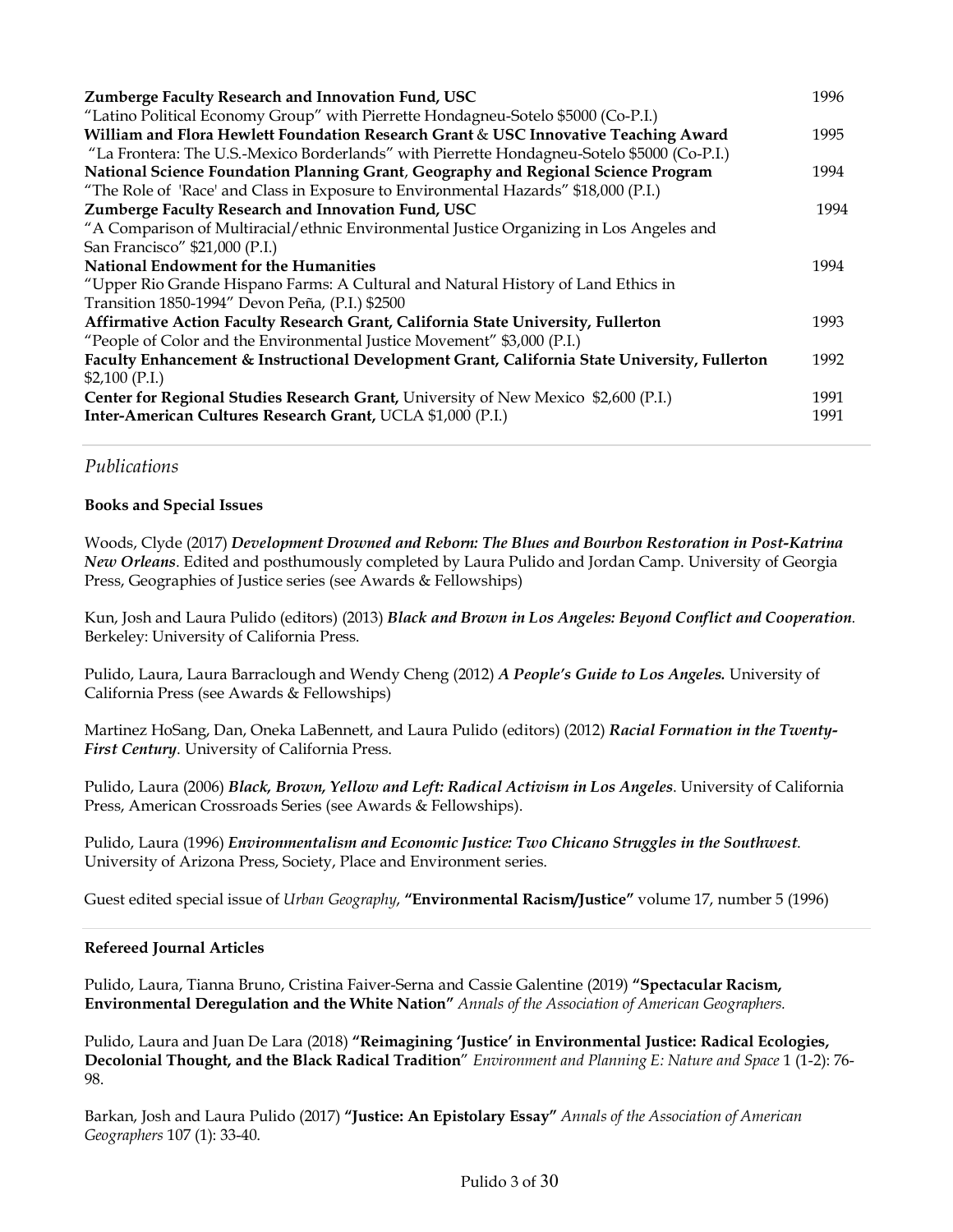Pulido, Laura, Ellen Kohl, and Nicole-Marie Cotton (2016) **"State Regulation and Environmental Justice: The Need for Strategy Reassessment"** *Capital Nature Socialism* 27 (2): 12-31.

Nieva, Chrisshona Grant, Laura Pulido, with Nate Sessoms (2014) **"Beyond Conflict and Competition: How Color-blind Ideology Affects Blacks' and Latinos' Understanding of Their Relationships"** *Kalfou: A Journal of Ethnic Studies* 1 (1): 87-116.

Pulido, Laura and Manuel Pastor (2013) **"Where in the World is Juan — and What Color is He? The Geography of Latina/o Racial Identity in Southern California"** *American Quarterly* 65 (2): 309-341.

Cheng, Wendy, Laura Barraclough and Laura Pulido (2011) **"Radicalizing Teaching & Tourism:** *A People's Guide* **as Active and Activist History"** *Left History* 15 (1): 111-127.

Carpio, Genevieve, Clara Irazabal and Laura Pulido (2011) **"Right to the Suburb? Rethinking Lefebvre and Immigrant Activism"** *Journal of Urban Affairs* 33 (2): 185-208. \*Reprinted in *American Urban Politics in a Global Age,* 7th edition (2012) Edited by Kantor and Dennis Judd. New

York: Pearson Publishing.

\*Reprinted in *The Suburb Reader*, 2nd edition (2016) Edited by Becky Nicolaides and Andrew Weise. Routledge, pp. 482-487.

Lloyd, David and Laura Pulido (2010) **"In the Long Shadow of the Settler: On Israeli and U.S. Colonialisms"** *American Quarterly* 62 (4): 759-809. \*Reprinted in *The Case for Sanctions Against Israel* (2012) Edited by Audrea Lim. New York: Verso, pp. 111-119.

Pulido, Laura (2003) **"The Interior Life of Politics"** *Ethics, Place and Environment* 6 (1): 46-52.

Pulido, Laura (2002) **"Race and Revolutionary Politics: Black, Chicana/o, and Asian American Leftists in Southern California"** *Antipode* 34 (4): 762-788.

Houston, Donna and Laura Pulido (2002) "**The Work of Performativity: Staging Social Justice at the University of Southern California"** *Environment and Planning D: Society and Space* 20: 401-424. \*Reprinted in *Critical Theories, Radical Pedagogies and Global Conflicts* (2004) Edited by G. Fischman, P. McLaren, Sunker, and Lankshear. Lanham, MD: Rowman & Littlefield, 317-342.

Pulido, Laura (2002) **"Reflections on a White Discipline"** *Professional Geographer* 54(1): 42-49. \*Reprinted in *Critical Geographies: A Collection of Readings* (2008) Edited by Harald Bauder and Salvatore Engel-di Mauro. pp. 45-59. Praxis (e)Press. http://www.praxis-epress.org/CGR/contents.html

Nast, Heidi with Laura Pulido (2001) **"Resisting Corporate Multiculturalism: Mapping Faculty Initiatives and Student Harassment in the Classroom"** *Professional Geographer* 52 (4): 722-737.

Pulido, Laura (2000) **"Rethinking Environmental Racism: White Privilege and Urban Development in Southern California"** *Annals of the Association of American Geographers* 90 (1): 12-40.

\*Reprinted in *People, Place and Space: A Reader* (2014) Edited by Jen Gieseking, William Mangold, Cindi Katz, Setha Low and Susan Saegert. New York: Routledge.

\*Reprinted in *American Studies: An Anthology* (2009) Edited by Janice Radway, Kevin Gaines, Barry Schank, and Penny Von Eschen. Wiley-Blackwell, pp. 465-475.

\*Reprinted in *Critical Geographies: A Collection of Readings* (2008) Edited by Harald Bauder and Salvatore Engel-di Mauro. pp. 532-577. Praxis (e)Press. http://www.praxis-epress.org/CGR/contents.html

\*Reprinted in *Environment: Critical Essays in Human Geography* (2008). Edited by Kay Anderson and Bruce Braun. Aldershot, England: Ashgate. Chpt. 17.

\*Reprinted in *Up Against the Sprawl: Public Policy and the (Re)Making of Southern California* (2004) Edited by Jennifer Wolch. University of Minnesota Press.

\*Reprinted in *Southern California Atlas* (2001). Edited by Michael Dear. Los Angeles, Southern California Studies Center, University of Southern California.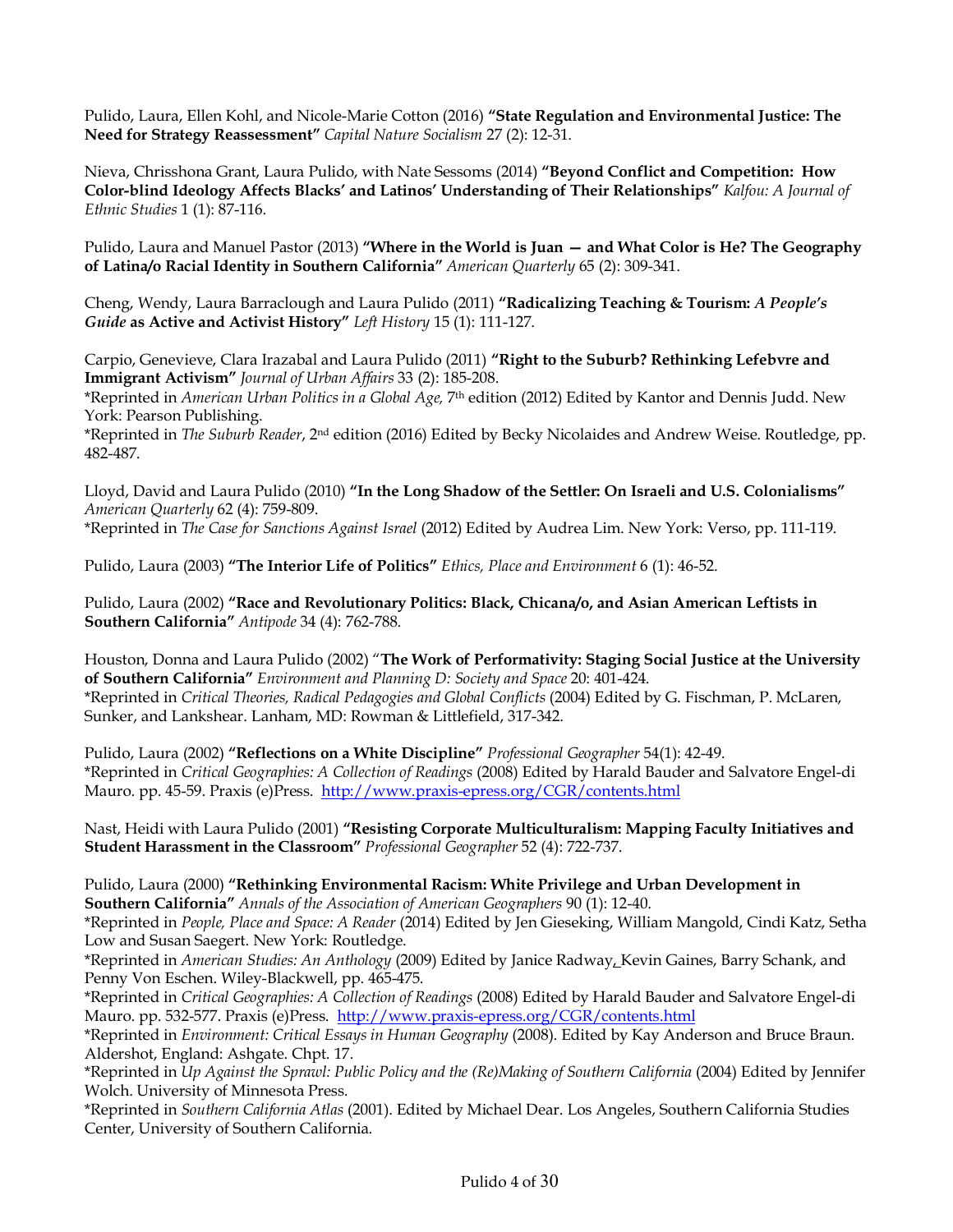Pulido, Laura (1998) **"Development of the 'People of Color' Identity in the Environmental Justice Movement of the Southwestern U.S."** *Socialist Review* 96 (4): 145-180.

Pulido, Laura and Peña, Devon (1998) **"Pesticides and Positionality: The Early Pesticide Campaign of the United Farm Workers' Organizing Committee, 1965-71"** *Race, Class & Gender* 6 (1): 33-50.

Pulido, Laura (1996) **"A Critical Review of the Methodology of Environmental Racism Research"** *Antipode* 28 (2): 142-159.

Pulido, Laura, Steve Sidawi and Bob Vos (1996) **"An Archaeology of Environmental Racism in Los Angeles"**  *Urban Geography* 17 (5): 419-439.

Pulido, Laura (1996) **"Ecological Legitimacy and Cultural Essentialism: Hispano Grazing in the Southwest"** *Capitalism, Nature, Socialism* 7 (4): 1-22.

\*Reprinted in *The Quest for Ecological Democracy: Movements for Environmental Justice in the United States* (1998) Edited by Daniel Faber. New York: Guilford Press. pp. 293-311.

\*Reprinted in *Subversive Kin: Chicana/o Studies and Ecology* (1999) Edited by Devon Peña. Tucson: University of Arizona Press.

Pulido, Laura (1994) **"Restructuring and the Contraction and Expansion of Environmental Rights in the United States"** *Environment & Planning A* 26: 915-936.

#### **Book Chapters**

Pulido, Laura (2019) **"Preface"** in *Latinx Environmentalisms: Place, Justice and the Decolonial*. Edited by Sarah Wald, David Vázquez, Priscilla Solis Ybarra and Sarah Jaquette Ray. Temple University Press.

Pulido, Laura (2018) **"Racism and the Anthropocene"** in *The Remains of the Anthropocene*. Edited by Gregg Mitman, Robert Emmett and Marco Armiero. University of Chicago Press, pp. 116-128.

Pulido, Laura (2017) **"The Personal and the Political: Evolving Racial Formations and the Environmental Justice Movement"** in *Handbook of Environmental Justice*. Edited by Ryan Holifield, Jayajit Chakraborty, and Gordon Walker. Routledge Press, pp. 15-24.

Camp, Jordan and Laura Pulido (2017) **"Conclusion: The Cornerstone of Third Reconstruction"** in *Development Drowned and Reborn: The Blues and Bourbon Reconstruction in Post-Katrina New Orleans*. Clyde Woods, edited and posthumously completed by Laura Pulido and Jordan Camp. University of Georgia Press, pp. 291-297.

Pulido, Laura (2016) **"Checkered Choices, Political Assertions: The Unarticulated Racial Identity of the Asociación Nacional México-Americana"** in *Critical Ethnic Studies: A Reader*. Edited by Nada Elia, David Hernandez, Jodi Kim, Shana Redmond, Dylan Rodriguez, and Sarita See. Duke University Press, pp. 463-476.

Pulido, Laura (2015) **"Landscapes of Racial Violence,"** in *Latitudes: An Angeleno's Atlas*. Edited by Patricia Wakida. Berkeley: Heydey Books, pp. 63-71.

Pulido, Laura (2014) **"Faculty Governance at the University of Southern California"** in *The Imperial University: Academic Repression and Scholarly Dissent*. Edited by Piya Chatterjee and Sunaina Maira. Minneapolis: University of Minnesota Press, pp. 145-168.

Pulido, Laura and Josh Kun (2013) **"Introduction"** In *Black and Brown Los Angeles: A Contemporary Reader.* Edited by Laura Pulido and Josh Kun. Berkeley: University of California Press, pp. 1-30.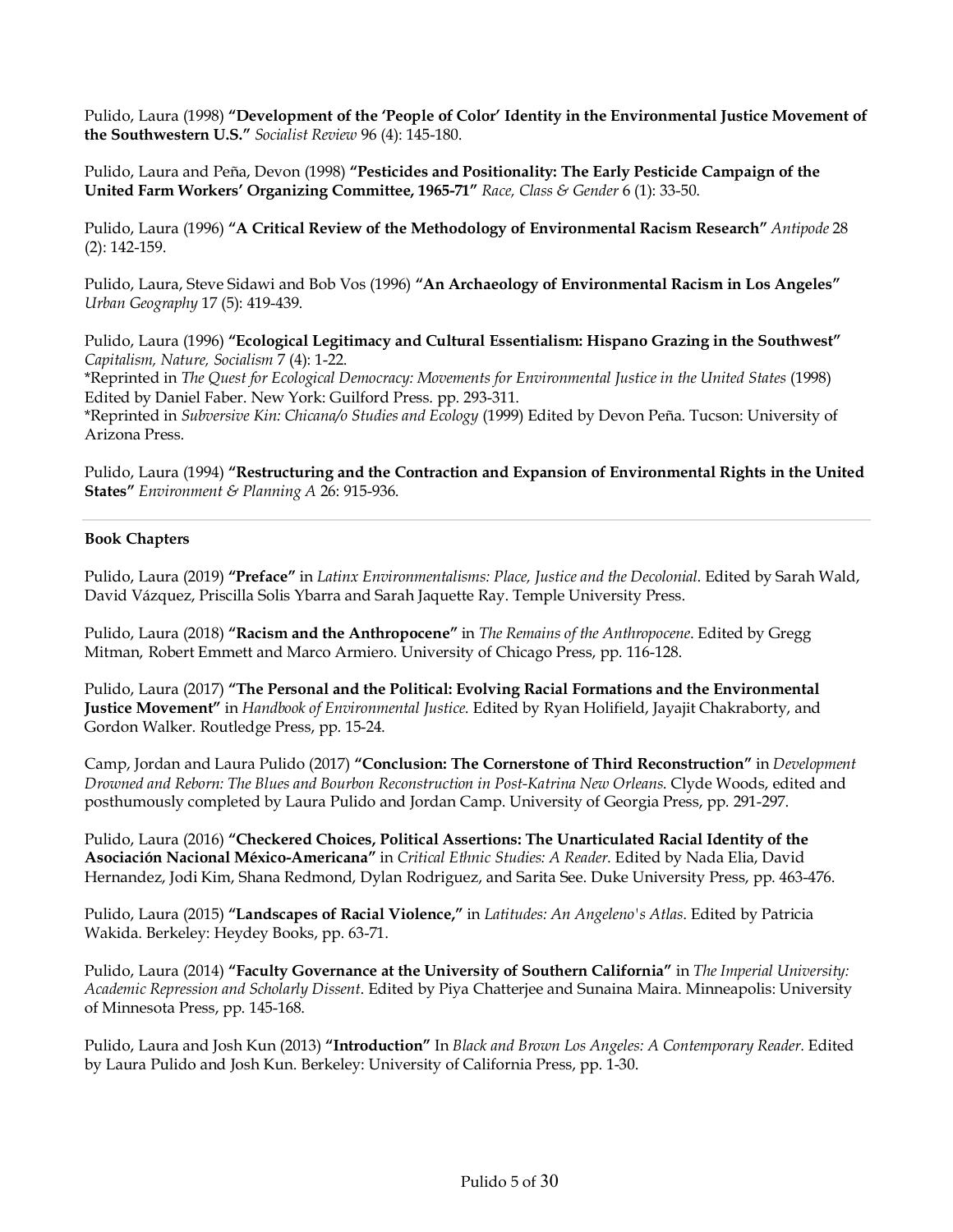Pulido, Laura (2008) **"FAQs: Frequently Asked Questions on Being a Scholar/Activist."** In *Engaging Contradictions: Theory, Politics and Methods of Activist Scholarship.* Edited by Charles Hale. Berkeley: University of California Press, pp. 341-366.

Wolch, Jennifer, Stephanie Pincetl and Laura Pulido (2001) **"Nature's Metropolis: Urbanization and the Environment"** in *From Chicago to Los Angeles: Making Sense of Urban Theory.* Edited by Michael Dear. Thousand Oaks: Sage Publications, pp. 367-402.

Pulido, Laura (1997) **"Community, Place and Identity"** In *Thresholds in Feminist Geography.* Edited by John Paul Jones, Heidi Nast, and Sue Roberts. Lanham, MD: Rowman & Littlefield, pp. 11-28.

Pulido, Laura (1996) **"Multiracial Organizing Among Environmental Justice Activists in Los Angeles"** In *Rethinking Los Angeles.* Edited by Michael Dear, Greg Hise and Eric Schockman. Newbury Park: Sage Publications, pp. 171-189.

Pulido, Laura (1993) **"Sustainable Development at Ganados del Valle"** in *Confronting Environmental Racism: Voices from the Grassroots.* Edited by Robert Bullard. Boston: South End Press, pp. 123-139.

#### **Essays, Editorials and Reviews**

Camp, Jordan and Laura Pulido (2019) **"Development Drowned and Reborn: Reflections on Clyde Woods' Political Economy of Race and Class in New Orleans"** *Antipode*.

Pulido, Laura (2018) **"Geographies of Race and Ethnicity III: Settler Colonialism and NonNative Peoples of Color"** *Progress in Human Geography*. 42 (2): 309- 318.

\*Reprinted in *Critical Dialogos: Revisiting Contemporary Latina/o* Studies, edited by Ana Ramos-Zayas and Merida Rúa. New York University Press, 2019.

Laura Pulido (2018) Review of *Through Darkness to Light: Photographs Along the Underground Railroad* **by Jeanine Michna-Bales,** *The Annals of the Association of American Geographers Review of Books* 6 (4): 251-253.

Pulido, Laura (2017) **"Environmental Justice Conversations: An Interview with David Pellow and Julie Sze"** *Capitalism Nature Socialism* 28 (2): 43-53

Pulido, Laura (2016) **Review of** *Hispanic and Latino New Orleans: Immigration and Identity Since the Eighteenth Century***, by Andrew Sluyter, Case Watkins, James Chaney and Annie Gibson**. *Journal of Latin American Geography*. 15 (3)

Pulido, Laura (2016) **"Flint Michigan, Environmental Racism and Racial Capitalism"** *Capitalism Nature Socialism* 27 (3): 1-16.

Pulido, Laura (2016) **"The Road Less Taken: Reflections on Richa Nagar's** *Muddying the Waters***"** *Gender, Place & Culture* 23 (12): 1800-1812.

Pulido, Laura (2017) **"Geographies of Race and Ethnicity II: Environmental Racism, Racial Capitalism and State-Sanctioned Violence"** *Progress in Human Geography* 41 (4): 524-533.

Pulido, Laura (2015) **"Geographies of Race and Ethnicity I: White Supremacy vs White Privilege in Environmental Racism Research"** *Progress in Human Geography* 39 (6): 1-9.

Pulido, Laura and Laura Barraclough (2013) **"Seeing the State in Downtown LA"** *Newsletter of the Association of American Geographers*. April.

Pulido, Laura (2013) **Review of** *They Saved the Crops: Labor, Landscape and the Struggle Over Industrial Farming in Bracero-Era California***, by Don Mitchell**. *Cultural Geographies* 20 (1): 126.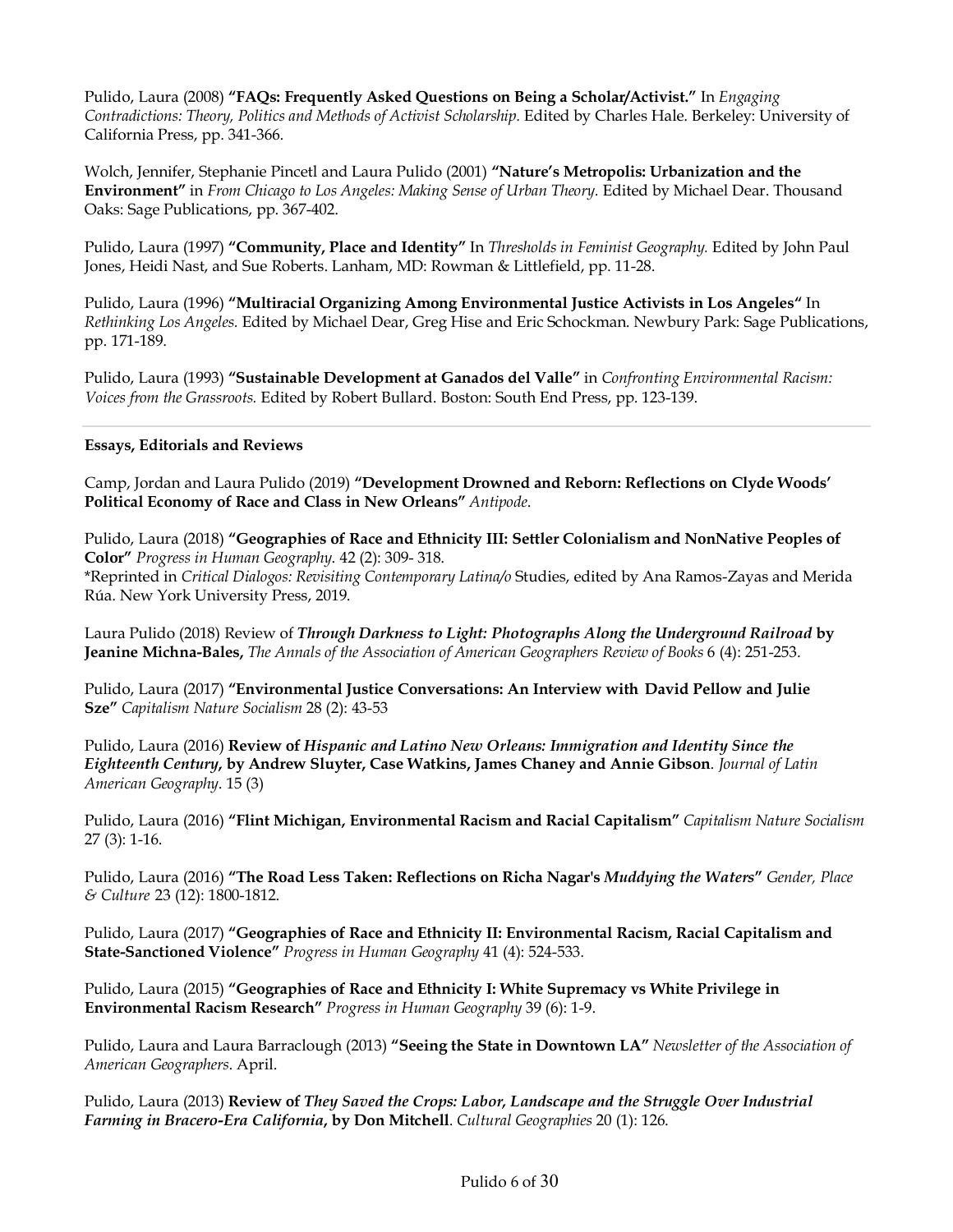Pulido, Laura (2012) **Review of** *Bridges of Reform: Interracial Civil Rights Activism in Twentieth Century Los Angeles***, by Shana Bernstein**. *Journal of American History*. 99: 657-658.

Pulido, Laura (2012) **"The Future is Now: Climate Change and Environmental Justice"** *Social Text* online (http://www.socialtextjournal.org/periscope/)

Pulido, Laura (2012) **"We Built This City: A Personal History"** A People's Guide to Los Angeles, Part 3. Los Angeles Review of Books. August 20. (www.lareviewofbooks.org)

Pulido, Laura and David Lloyd (2010) **"From La Frontera to Gaza: Chicano-Palestinian Connections"** *American Quarterly* 62 (4): 791-794.

Pulido, Laura (2009) **"Immigration Politics and Motherhood"** *Amerasia* 35 (1): 169-178.

Pulido, Laura and Laura Barraclough (2008) **"Forum: Geography, Pedagogy and Politics. The People's Guide to LA: An Experiment in Popular Geography"** *Progress in Human Geography* 32 (5): 680-718.

Pulido, Laura (2007) **"A Day Without Immigrants"** *Antipode* 39 (1): 1-7.

Pulido, Laura (2005) **Review of** *Mi Raza Primero!* **by Ernesto Chavez**. *Aztlan* 30 (1): 213-217.

Pulido, Laura (2004), **"Race, Immigration and the Border: Review of Joe Nevin's** *Operation Gatekeeper" Antipode* 36 (1): 154-157.

Pulido, Laura (2001**)** Review Essay **"Race and Ethics:** *The White Scourge* **by Neil Foley** *Development Arrested* **by Clyde Woods, and the** *Truth and Reconciliation Commission of South Africa***"** *Ethics, Place and Environment* 4 (2): 179-185.

Pulido, Laura (2000) **Review of** *Ecofeminist Natures* **by Noel Sturgeon**. *Environment and Planning D: Society & Space* 18 (10): 122-124.

Pulido, Laura (1998) **"The Sacredness of 'Mother Earth': Spirituality, Activism, and Social Justice. Forum: David Harvey's** *Justice, Nature and the Geography of Difference***"** *Annals of the Association of American Geographers* 88 (4): 719-723.

Burgos, Rita and Pulido, Laura (1998) **"The Politics of Gender in the Los Angeles Bus Riders' Union/Sindicato de Pasajeros"** *Capitalism Nature Socialism* 9 (3): 75-82.

Pulido, Laura (1998) **Review of** *Ecological Resistance Movements* **by Bron R. Taylor (ed.)** *Ethics, Place, and Environment* 1 (1): 109-113.

Mann, Eric and Jose Cuellar Valdez (1997) **"Interview with Jorge Cuellar Valdez - Congress of Mexican Workers, SUTAUR 100"** Edited by Laura Pulido. *Ahora/Now* 3: 4-5.

Pulido, Laura (1996) **"Environmental Racism" Introduction to special issue on environmental racism.** *Urban Geography* 17 (5): 377-379.

Pulido, Laura and Jennifer Wolch (1996) **Review of** *Culture, Conflict and Communication in the Wildland-Urban Interface* **by Alan Ewert, Deborah Chavez and Arthur Magill**, *Annals of the Association of American Geographers* 86 (3): 587-589.

Pulido, Laura and Steve Sidawi (1996) **Review of** *Ecopopulism* **by Andrew Szasz**, *Economic Geography* 72 (1): 92- 94.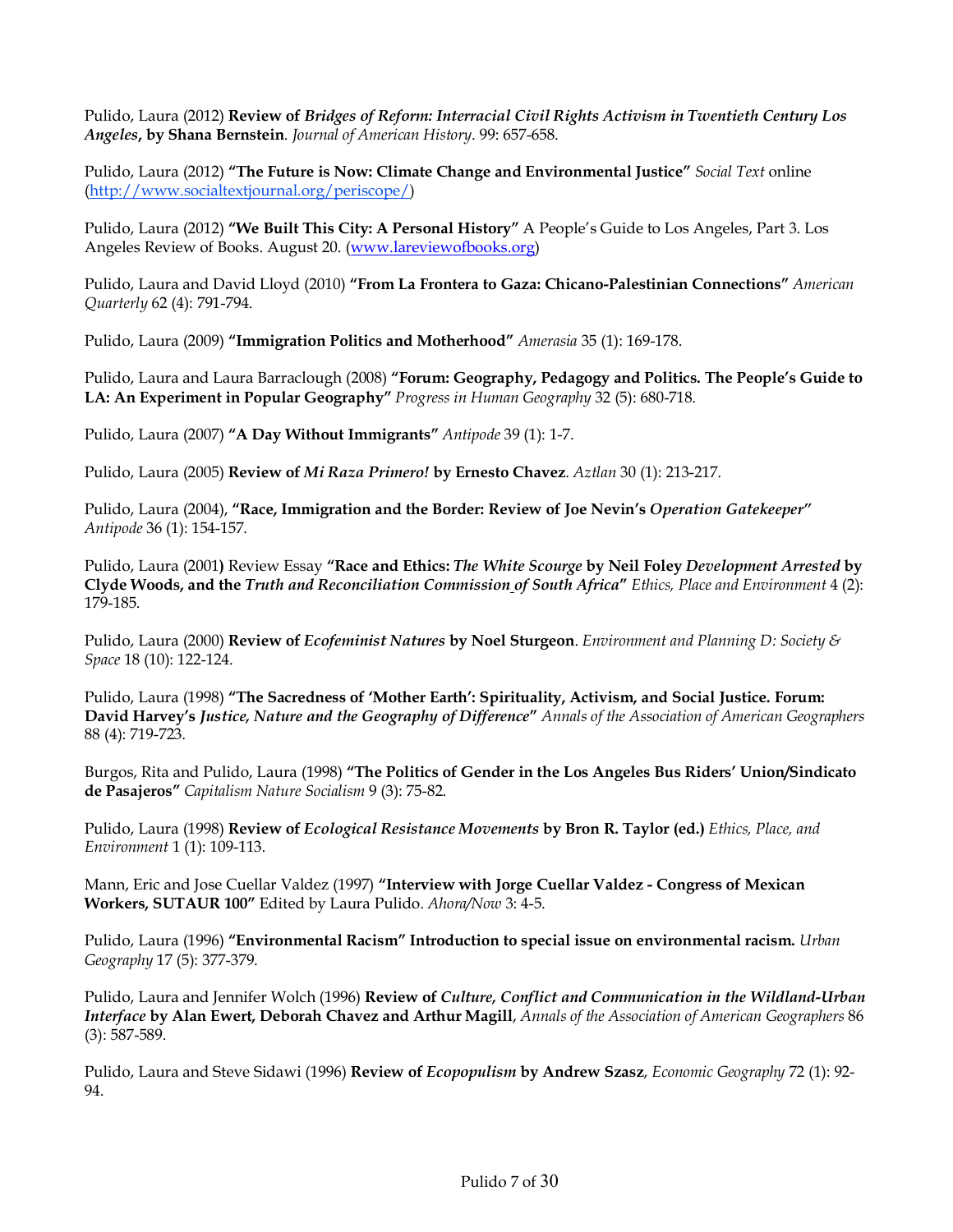Burgos, Rita, Kate Kinkade and Laura Pulido (1996) **"The Urgency and the Limits of Affirmative Action**." *Ahora/Now* 2: 5-6.

Pulido, Laura (1993) **Review of** *Radical Ecology* **by Carolyn Merchant**, *Economic Geography* 69 (4): 445-448.

Alcantar, Leticia and Laura Pulido (1993) Co-Editors, *Race, Poverty & Environment*. Special Issue on Latinos and Environmental Justice 4 (3).

Pulido, Laura (1993) **"Deconstructing Environmental Racism: The Early Pesticide Campaign of the United Farm Workers"** *Race, Poverty & Environment* 4 (3): 14-16.

#### **Reports and Evaluations**

Pulido, Laura (2001) **"Fourth Evaluation of the Southern San Joaquin Valley Office of the Center on Race, Poverty & the Environment"** California Rural Legal Assistance.

Pulido, Laura (2000) **"Third Evaluation of the Southern San Joaquin Valley Office of the Center on Race, Poverty & the Environment"** California Rural Legal Assistance.

Pulido, Laura (2000) **"Second Evaluation of the Southern San Joaquin Valley Office of the Center on Race, Poverty & the Environment"** California Rural Legal Assistance.

Pulido, Laura (1999) **"First Evaluation of the Southern San Joaquin Valley Office of the Center on Race, Poverty & the Environment"** California Rural Legal Assistance.

Pulido, Laura (1998) **"The Roots of Political Consciousness Among Militant Unionists and Worker Activists in Los Angeles"** Center for the Study of Southern California, USC.

#### **Encyclopedia Entries**

Pulido, Laura (2017) **"Environmental Racism"** *The Wiley-AAG International Encyclopedia of Geography: People, the Earth, Environment, and Technology*. Edited by Douglas Richardson, Noel Castree, Michael Goodchild, Audrey Kobayashi, Weidong Liu, and Richard Marston, pp. 1-13. John-Wiley and Sons.

Pulido, Laura (2006) **"The Border and the Environment,"** "**Maria Elena Durazo" "Ganados del Valle" "Maria Varela"** in *Latinas in the United States: An Historical Encyclopedia*. Edited by V. Ruiz and V. Sanchez Korrol. Bloomington: Indiana University Press.

Pulido, Laura (2000) **"Environmental Justice"** in *The Dictionary of Human Geography*, Fourth Edition. Edited by R. Johnston, D. Gregory, G. Pratt, D. Smith, and M. Watts. Oxford, UK: Blackwell Publishers, pp. 218-220.

#### **Work in Progress**

Pulido, Laura. **"John Muir, Settler Colonialism and Public Lands."** To be submitted to the *Annals of the Association of American Geographers*.

Pulido, Laura. **"Racism in the Air: U.S. Exceptionalism and Representations of Mexican Air Pollution"** To be submitted to *American Quarterly*.

Pulido, Laura. *Historical Atlas of Foundational White Supremacy* (book manuscript and digital project)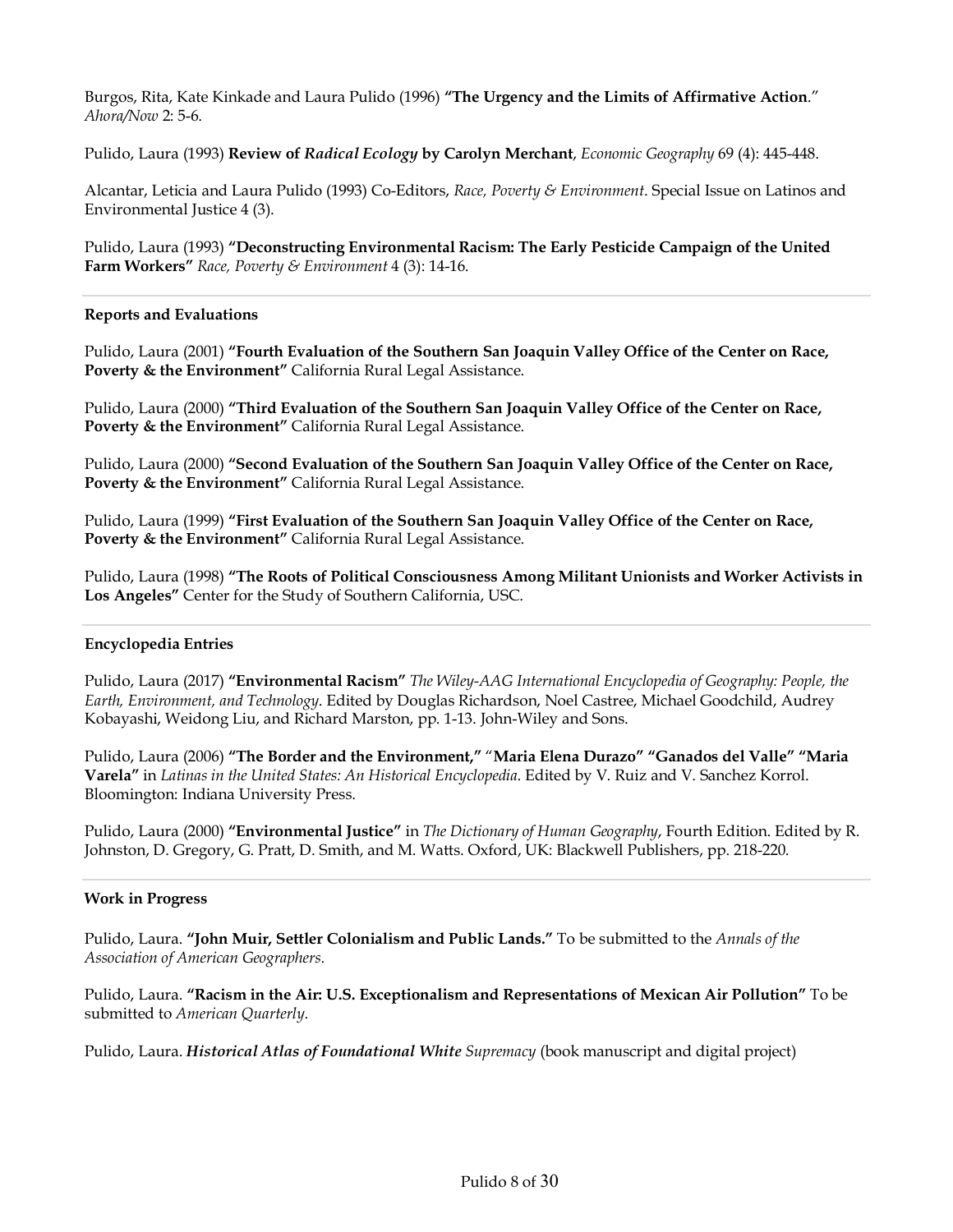Pulido, Laura (2004) "The People's Guide To La", Poster**.** Pulido, Laura and Sharon Sekhon (2004) "The People's Guide to LA" Website (www.pgtla.com). Pulido, Laura, Sharon Sekhon, Laura Barraclough and Wendy Cheng (2007) "A People's Guide to LA" exhibit in "Just Space(s)" at Los Angeles Contemporary Exhibitions (LACE).

## *Courses Taught*

#### *Graduate*

Current Issues in Geographical Research Dissertation Writing Dissertation Proposal Writing Geographical Foundations Interdisciplinary Research Seminar on Los Angeles Race and Environmentalism Race, Class and Gender in Environmentalism Race, Space & Place Readings in Chicana/o and Latina/o Studies Research Seminar in Comparative Ethnic Studies Theories & Practice of Professional Development

## *Undergraduate*

California Geography Conservation of Natural Resources Environmental Justice Ethnicity and Place Humans and the Environment Inter-ethnic Diversity in the West Introduction to Environmental Studies L.A. and the American Dream La Frontera: The U.S./Mexico Border Latina/o Los Angeles Leadership in the Community The Maquiladora System Mexican American Places in Literature and Film Race and Class in Los Angeles Race, Nature and Power Research Methods Urban Geography

## *Invited Presentations*

## **2018**

**"Spectacular Racism, the White Nation and Environmental Governance"** Center for Comparative Studies in Race and Ethnicity, Stanford University. December.

**"The White Nation and Environmental Deregulation"** Geography Dept., Simon Fraser University, November.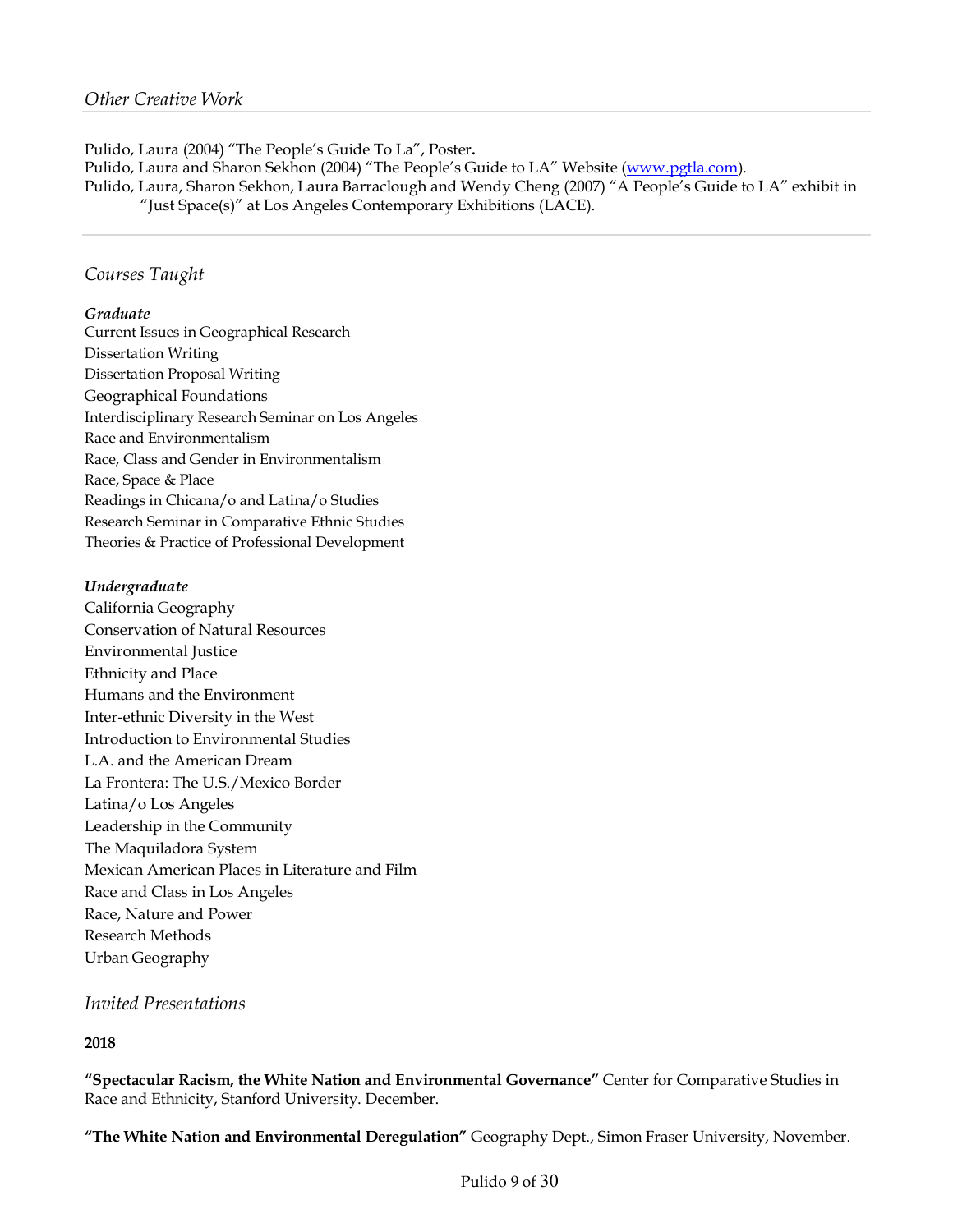**"Environmental Governance and Authoritarian Regimes: The Trump Era**" Willamette University. October.

**"Spectacular Racism and Environmental Deregulation"** Geography Dept., Uppsala University, Sweden. October.

**"Lead Poisoning, Surplus Populations and Racial Capitalism"** Oregon State University. May.

**"Landscape, Power and Popular Education**" School of Interdisciplinary Arts & Sciences Distinguished Speaker, University of Washington, Bothell. April.

**"Landscapes of Foundational White Supremacy**" Geography Dept., University of Arizona, February.

**"Contextualizing Racist Symbols of the Past"** Knight Library, University of Oregon. January.

**2017**

**"Lead Poisoning in Flint Michigan and Racial Capitalism."** Environmental Studies, University of Oregon. October.

**"Water and Infrastructure: Flint Michigan and Racial Capitalism"** Barnard College, New York. April.

**"The Many Meanings of Ethnic Studies Now!"** Ethnic Studies, Oregon State University. May

**"Whither the State? Environmental Justice in the Age of Trump"** Institute of Environment & Sustainability, UCLA. March

**2016**

**"Landscapes of Settler Colonialism"** Geography Department, University of Washington, Seattle. October.

**"Historicizing Environmental Justice Failure"** Critical Race and Ethnic Studies, University of California, Santa Cruz, January.

**"Rethinking Environmental Justice Strategy"** Department of Ethnic Studies, University of Oregon, Eugene, March.

**"Environmental Justice, State Cooptation and Ethnic Studies"** School of Gender, Race & Nations, Portland State University, March.

**"Environmental Justice Failure and Neoliberal Multiculturalism"** California State University, Northridge, March.

**"Problematizing Black and Brown Solidarity"** California State University, Dominguez Hills, March.

**"State Regulation and Environmental Justice: The Need for Strategy Reassessment"** Capital Nature Socialism Lecture, Meeting of the Association of American Geographers, San Francisco, March.

**"Environmental Justice Failure and Neoliberal Multiculturalism"** Department of Geography, University of Wisconsin, Madison, April.

**"Coming to Terms with Failure: Environmental Justice in a Neoliberal Age"** Department of Sociology, Contentious Politics Working Group, UCLA. May.

**2015**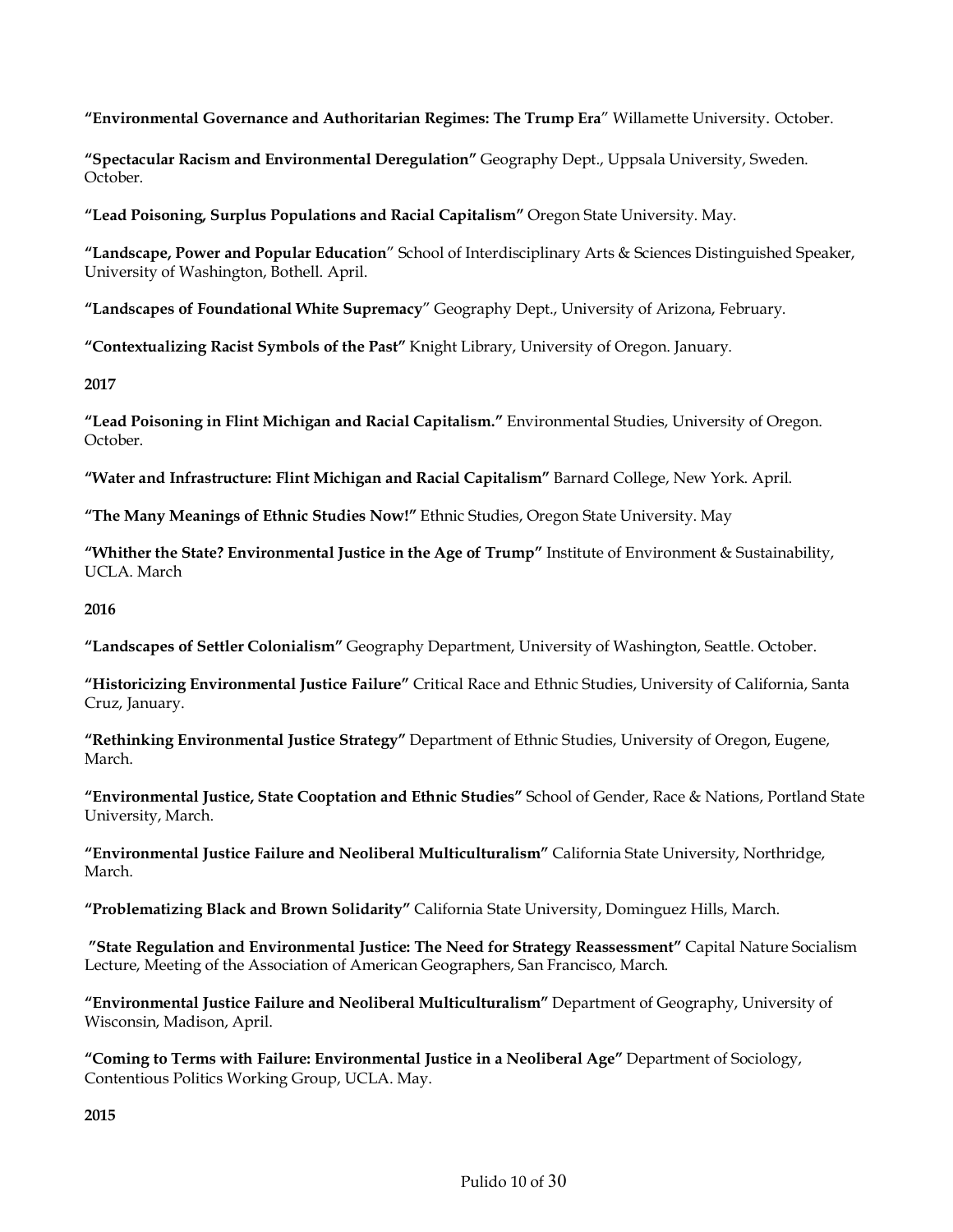**"The F-Word: Environmental Justice Failure?"** Department of Ethnic Studies, UC Riverside, October.

**"Taking It to the Streets: Popular Education and Political Consciousness"** Department of Ethnic Studies, University of Oregon, October.

**"Racism in the Air: Mexican Air Pollution Producing US Superiority"** Department of Geography, UC Berkeley, April.

**"Environmental Justice Tourism in Los Angeles"** Urban and Environmental Policy, Occidental College, March.

**"Black and Brown Solidarity"** Hamilton College, March.

**"Race and Nation in the Air: US Representations of Mexican Air Pollution, Neoliberalism and NAFTA"** Vassar College, March.

#### **2014**

**"Ecotourism: Rethinking Where We Live, Work, and Play"** Institute of the Environment & Sustainability, UCLA, October.

**"Environmental Racism and the State"** Department of Geography, UCLA, May.

**"The United Farm Workers' Early Pesticide Campaign"** Chicana/o Studies, San Diego State University, April.

**"Environmental Racism as State-Sanctioned Violence"** Keynote address. Dimensions of Political Ecology Conference, University of Kentucky, February.

**"Landscapes of Environmental Justice Across the Americas: A Conversation with Laura Pulido"** Social Justice & Cultural Self-Determination" Consortium in Latin American and Caribbean Studies. Duke University, Durham, February.

**"Power and Knowledge in Urban Environments"** Geography Department, University of North Carolina, Chapel Hill, February.

**"Landscapes of Environmental Racism"** Environmental Analysis, Pomona College, February.

**"Environmental Racism as State-Sanctioned Racial Violence"** Environmental Studies, University of California, Santa Barbara, February.

**"The Politics and Poetics of Environmental Justice Tours"** Environmental Studies, University of California, Santa Barbara, February.

## **2013**

**"The Role of Popular Education in Building Oppositional Consciousness: The Case of Tourism"** Political Science Department, UC Riverside, May.

**"Taking it to the Streets: Race, Popular Education and Local Geography"** Semana de la Latina. University of Maryland, College Park, April.

**"Race, Radical Geography and Insurgent Knowledge"** Department of Geography, Northeastern Illinois University, April. Visiting Geographical Scientist. Association of American Geographers.

**"Race, Radical Geography and Insurgent Knowledge,"** Department of Geography, Chicago State University, Visiting Geographical Scientist, Association of American Geographers, April.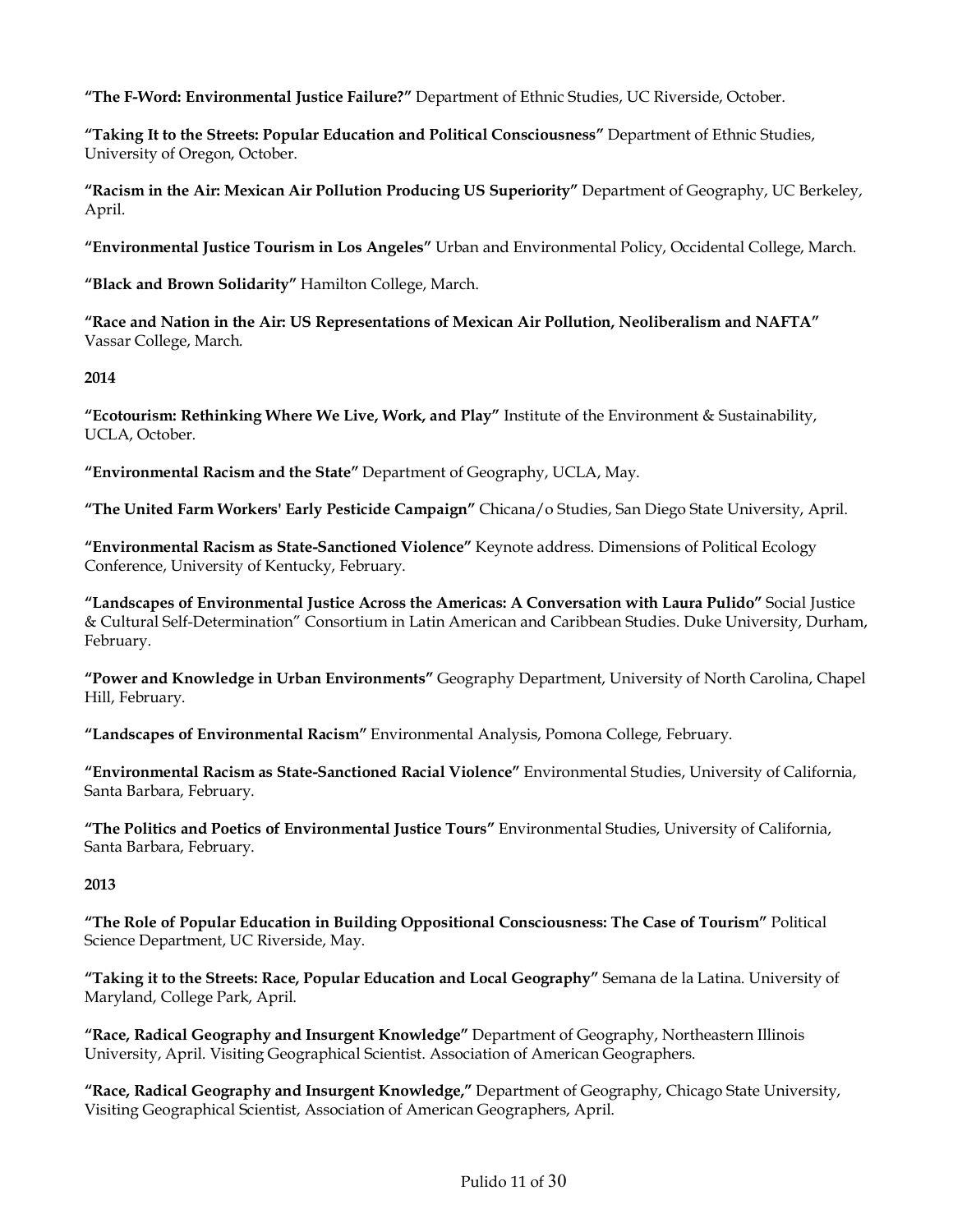**"Tourism for the 99%"** University of Vermont. African, Latina/o, Asian & Native American Studies Program (ALANA), February.

## **2012**

**"Los Angeles"** Los Angeles City College Book Program, October.

**"Alternative Tourism and Social Justice"** Metropolitan and Policy Studies, California State University, Long Beach, September.

**The Clyde A. Woods Memorial Lecture: "Bridging the University and Community Through Popular Education"** UC Santa Barbara, May.

**"Using Popular Education to Communicate Geography:** *A People's Guide to LA***"** Department of Geography, UC Santa Barbara, May.

**"Taking it to the Streets: Radical Tourism, Ethnic Studies and Insurgent Knowledge"** Chicana & Chicano Studies Department, UC Santa Barbara, March.

**"The Making of** *A People's Guide to LA***"** University of California Press Foundation. Los Angeles, March.

## **2011**

**"Ethnic Studies and Alternative Tourism,"** Ethnic Studies Week, University of Arizona, October.

**"Towards a Popular Geography: Alternative Tourism in Los Angeles"** Geography Department, California State University, Long Beach, September.

**"Alternative Tourism: A People's Guide"** Department of Geography, University of Georgia, May.

**"Racial Politics Among People of Color"** Sawyer Seminar, Department of Geography, University of Washington, May.

**"Towards Democratizing the Tenure Process at USC"** Center for the Study of Men and Women, USC, March.

**2010**

**"The Geography of Latina/o Racial Subjectivity"** Department of Geography, University of Georgia, Athens, April.

**"On Being a Scholar/Activist"** Department of Geography, University of Georgia, Athens, April.

#### **2009**

**"Mexican American Racial Identity over Time and Space"** Department of Geography, California State University, San Diego, September.

**"Mexican American Racial Subjectivity"** Center for the Study of Race, Ethnicity and Politics, UCLA, May.

**2008**

**"Black and Latino Relations Under Conditions of White Supremacy"** Geography Department, University of North Carolina, Chapel Hill, January.

**"Latino and Black Relations in Contemporary Los Angeles"** Ethnic Studies Department, UC Riverside, February.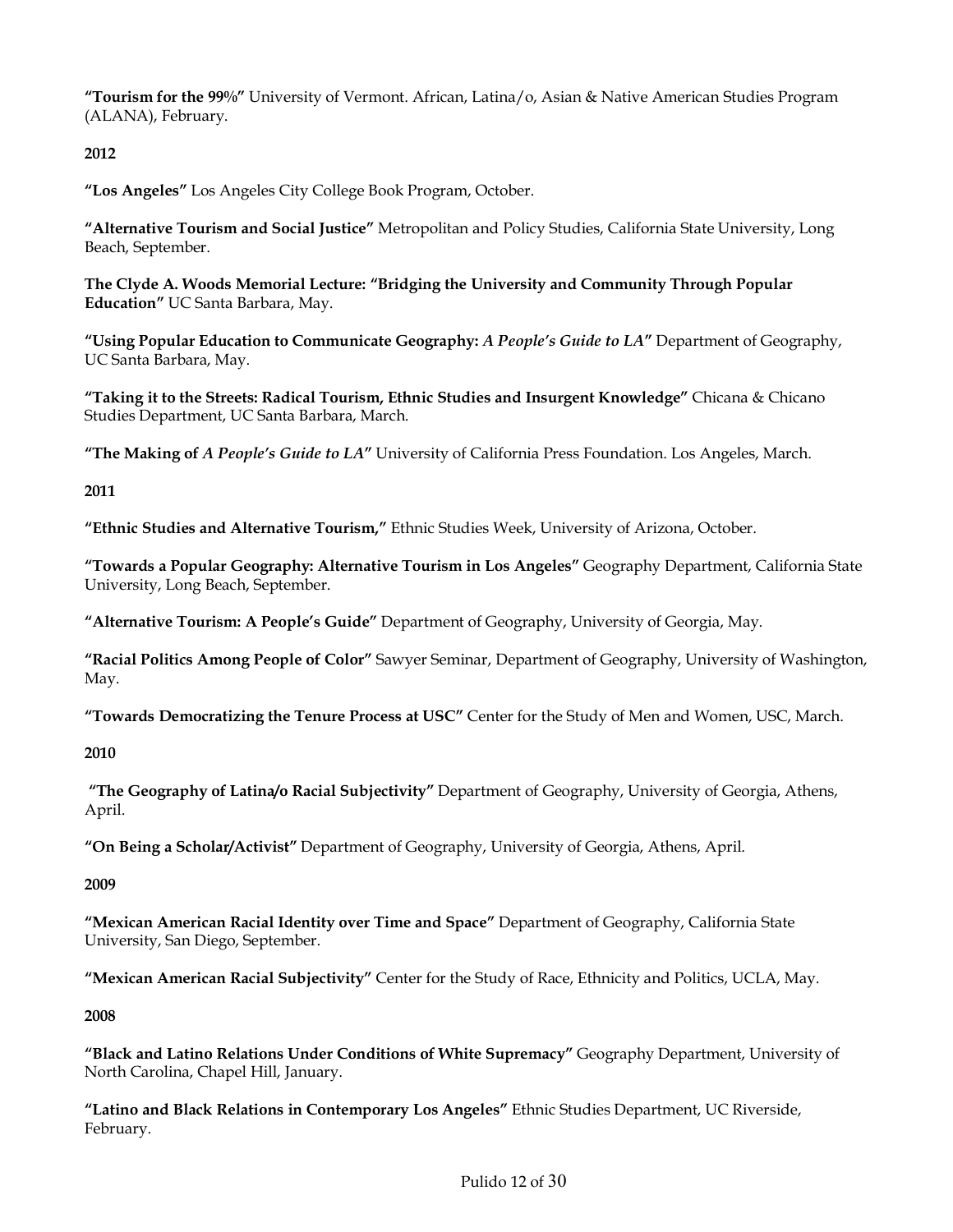**"The Internalization of Color Blind Ideology by Blacks and Latinos"** UC Santa Barbara, May.

**"Los Angeles's Third World Left"** UC Santa Barbara, May.

**"Radical Politics Today" Spaces of Democracy and the Democracy of Space"** Research Network, Long Beach City Library, August.

**2006**

**"On Being a Scholar/Activist"** Department of Geography, University of Wisconsin, April.

**2003**

**"Rethinking the Black/White Binary: Latinos in the South"** Department of Geography, Clark University, Worcester, November.

**"Gender Relations Among the Third World Left"** Center for Ethnic Studies Research, UC San Diego, May.

**2002**

**"Retelling the Revolution: Voices of 1960s Activists"** Regional Oral History Office, UC Berkeley, April.

**"Gender Relations Among the Third World Left"** Mills College, Oakland, April.

**"The Lessons of the Third World Left"** Center for Third World Organizing. Oakland, April.

**2001**

**"Black, Brown, Yellow and Left"** Department of Geography, UC Berkeley, December.

**"Public Space and Radical Activism"** Scripps College, Claremont, October.

**"Gender Relations Among the Third World Left"** Institute of American Cultures, UCLA, June.

**"Immigration, Work and Political Mobilization"** MacArthur Consortium Workshop, University of Minnesota, Minneapolis, May.

**"Forging New Coalitions"** Joining Forces: Environmental Justice and Prison Abolitionists. Prison Moratorium Project Conference, California State University Fresno, February.

**"The Interior Life of Politics"** Keynote speaker, Western Graduate Geography Student Conference, Boulder, February.

**2000**

**"Emotions and Ethics in Political Activism"** Department of Geography, Rutgers University, New Brunswick, March.

**"Lessons from Activists from the Sixties and Seventies"** Department of Sociology, USC, October.

**1999**

**"Applying Social Research: Linking Knowledge with Current Social Problems"** Department of Sociology, USC, March.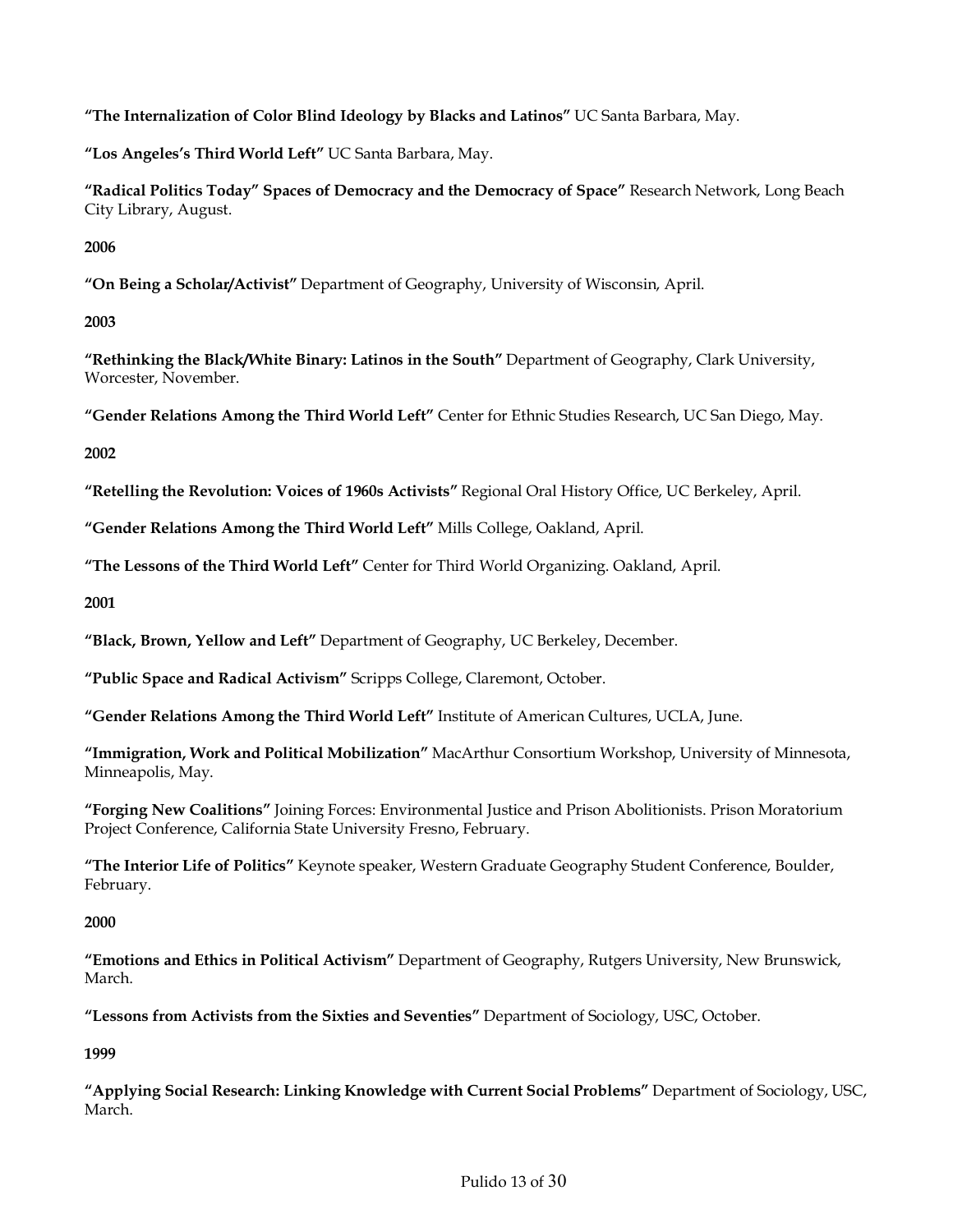**"Urban Space, White Privilege and Environmental Racism"** Department of Environmental Studies, UC Santa Cruz, March.

**"Race, Class, Political Activism and Research"** Latino and Latin American Studies Research Seminar, UC Santa Cruz, March.

## **1998**

**"Black, Brown, Yellow, and Left: Radical Movements of Color in Los Angeles in the 1960s and 70's"** Department of Geography, USC, September.

**"Environmental Racism and Urban Development in Southern California"** Department of Ethnic Studies, UC San Diego, April.

**"The History of Environmental Racism"** Department of Geography, Temple University, Philadelphia, April.

## **1997**

**"Race and Space in the Environmental Justice Literature"** Environmental Justice Forum and the Department of Geography, University of Washington, Seattle, November.

**"Environmental Racism in Southern California: Suburbanization and White Privilege"** MacArthur Interdisciplinary Program on Peace and International Cooperation, University of Minnesota, October.

**"Scales of Environmental Racism: Suburbanization and White Privilege in Southern California."** Institute of International Studies, UC Berkeley.

## **1996**

**"People of Color and Identity Formation in the Environmental Justice Movement"** Department of Geography and Ethnic Studies, University of Nevada, Reno, October.

**"The Role of Central Americans in Militant Labor Organizing in Los Angeles"** Department of Geography, University of Arizona, Tucson, September.

**"The Historical Geography of Environmental Racism in Los Angeles"** Place, Democracy, and Minority Identity, Clarion University, Pennsylvania, March.

**"Social Action Research"** Latino Leadership Opportunity Project, Program in Chicano Studies, Stanford University, Palo Alto, February.

## **1995**

**"Constructing Cultural Differences in Chicano Resource Use"** Department of Geography, University of Colorado, Boulder, December.

**"A Critical Look at Environmental Racism Research: Rethinking Racism."** Department of Geography, UCLA, May.

## **1994**

**"Latinos and the Environmental Justice Movement"** Environmental Protection Agency, Washington, D.C., September.

Panelist, **"Minority Discourses in California and Environmental Justice"** Center for Humanities Research, UC Irvine, May.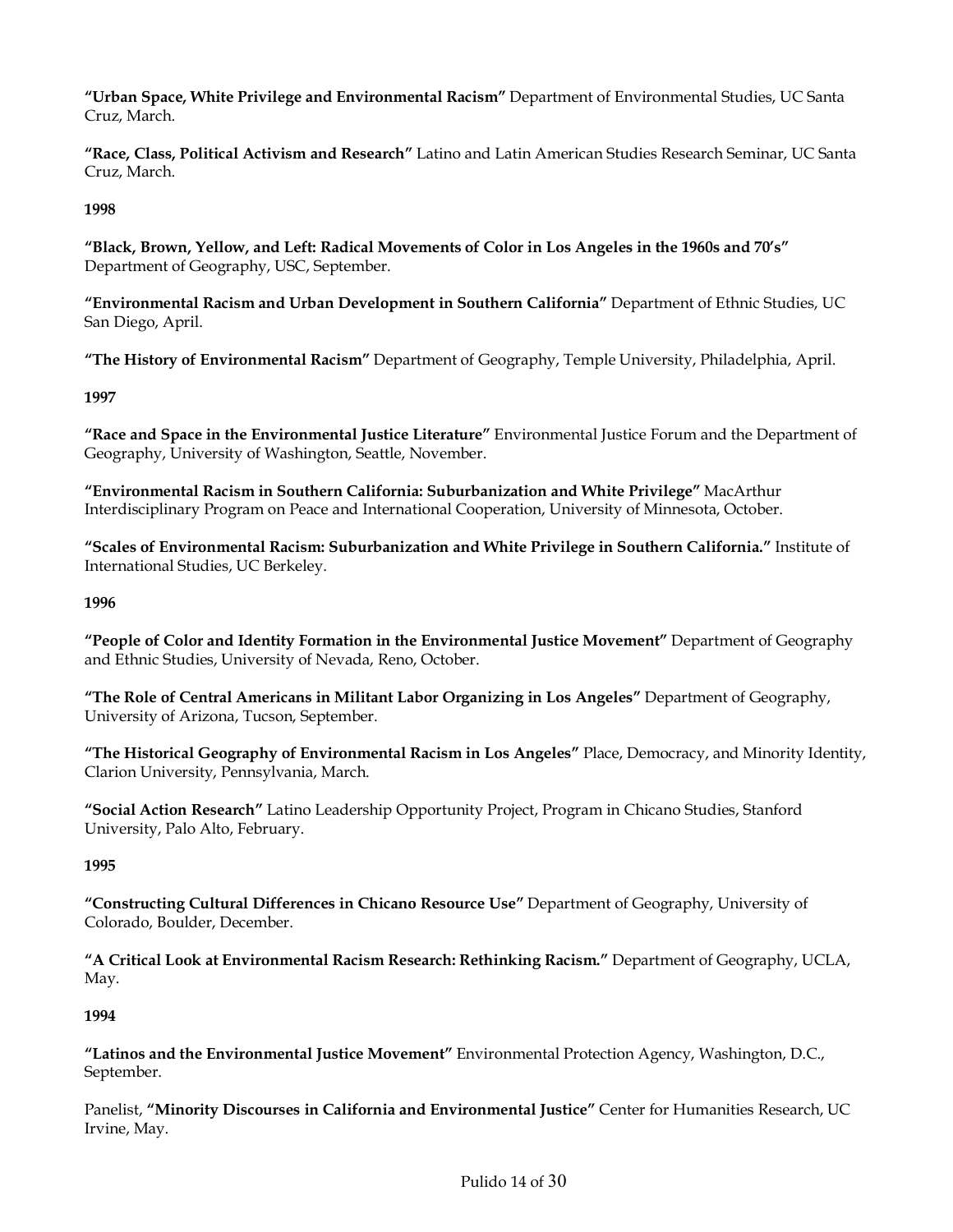**"Problems of a Woman-Centered Paradigm"** Graduate Student Feminist Network, USC, March.

**"Internationalization and the Environmental Justice Movement."** Keynote speaker, Earth Day, California State University, Sacramento, April.

## **1993**

**"Cultural Studies, Public Policy and Community Organizing"** Charting a Latino Research Agenda, Sponsored by the Tomas Rivera Center, Occidental College.

**"Environmental Science and Multiethnicity"** Center for Multiethnic and Transnational Studies, USC, April.

**"Minorities in the Environmental Justice Movement."** Department of Geography, USC, February.

**"Culture and Ethnicity Among Minorities in the Environmental Justice Movement."** Department of Geography, Pennsylvania State University, College Park, January.

## *Conference Participation*

## **2019**

Paper, **"A Culture of Denial: Erasing Racial Banishment Through Contemporary Landscapes"** Housing Justice in Unequal Cities. UCLA. January

## **2018**

Presidential Plenary, **"Channeling Black Geographies through Clyde Woods**" Annual Meetings of Association of American Geographers. New Orleans. April.

Panelist, **"Clyde Woods' Development Drowned and Reborn: The Blues and Bourbon Restoration in Post-Katrina New Orleans**." Association of American Geographers, New Orleans. April

## **2017**

Panelist, **"The Past, Present, and Future of Environmental Justice Research"** Association of American Geographers, Boston. April

Panelist, **"Chicanx and Latinx Geographies"** Association of American Geographers, Boston. April

Panelist, **"Environmental Justice in the Age of Trump"** Association of American Geographers, Boston. April

Commentator, **"Author Meets Critics: New Directions in Critical Migration Research"** Association of American Geographers, Boston. April

## **2016**

Panelist, **"Cooking up Scholarship: Exploring the Lasting Contributions of Margaret FitzSimmons to the Geographies of Food, Agriculture, and Beyond,"** Association of American Geographers, San Francisco, April.

Panelist, **"Forging Solidarity: Taking A Stand on Palestine,"** Association of American Geographers, San Francisco, April.

Co-Convenor, **"Radical Crosscurrents: EJ, Political Ecology, and Traveling Theory,"** Association of American Geographers, San Francisco, April.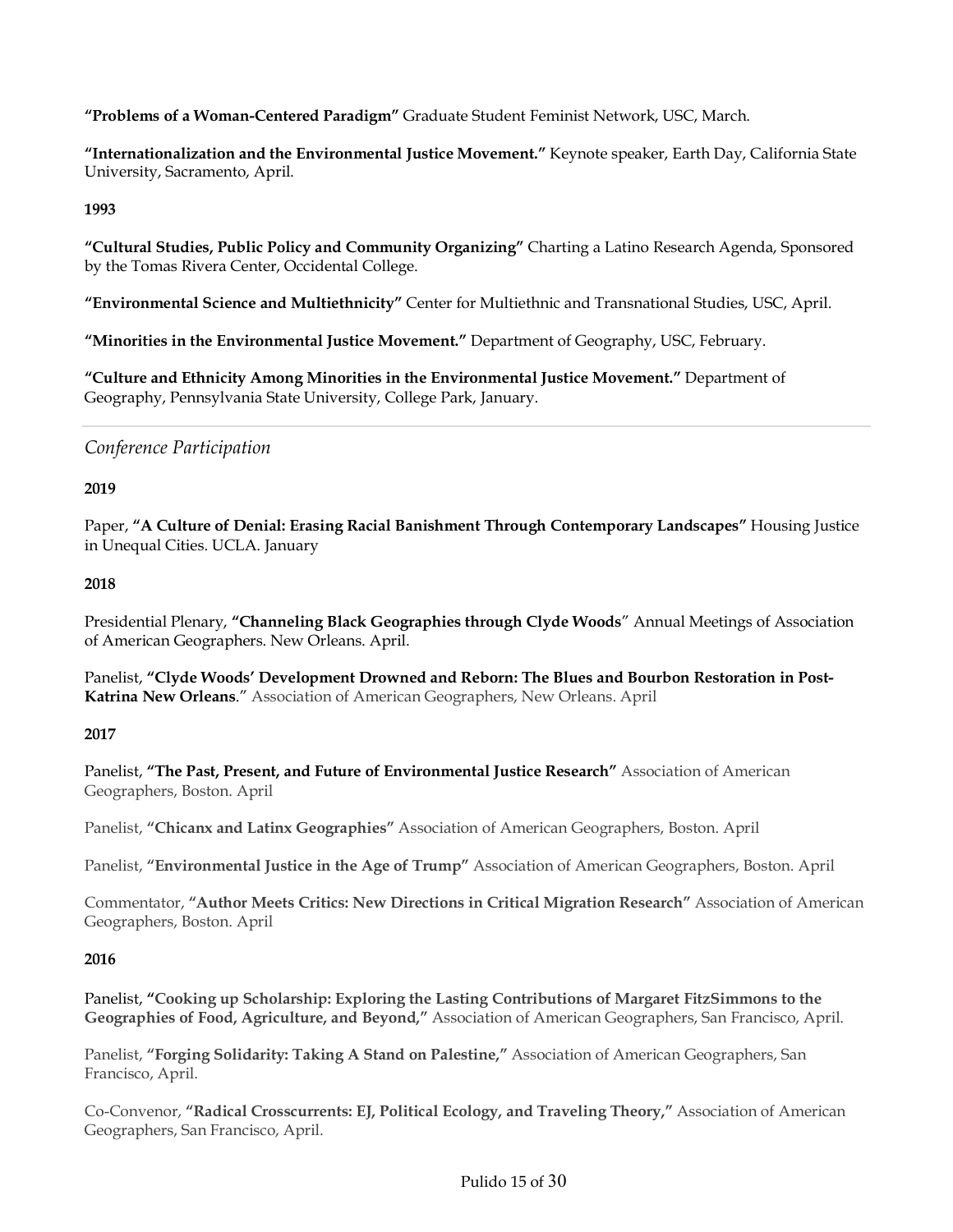Discussant, **"Chicana/o and Latina/o Geography: Comparative Racialization and Borderlands,"** Association of American Geographers, San Francisco, April.

## **2015**

Panelist, **"The Arsenal of Exclusion: Los Angeles Edition,**" Society for American City and Regional Planning History Meeting, Los Angeles, November.

Panelist, **"State of the Field: Crossing Racial Divides in the 21st Century West,"** Western History Association, Portland, Oregon, October.

Workshop Participant, **"Anthropocene Objects and Environmental Futures,"** Rachel Carson Center for Environment and Society, Ludwig-Maximilians Universität Munchen, Germany, July.

Presidential Plenary, **"Justice: Geography's Radical Interdisciplinarity"** with Joshua Barkan, Association of American Geographers, Chicago, April.

Paper, **"John Muir and Settler Colonialism,**" Association of American Geographers, Chicago, April.

Panelist and Organizer, **"Author Meets Critics: Richa Nagar's** *Muddying the Waters***,"** Association of American Geographers, Chicago. April.

Discussant, **"Race, Empire and Militarism"** Association of American Geographers, Chicago, April.

Discussant, **"Race and Political Ecology"** Association of American Geographers, Chicago, April.

#### **2014**

Panelist, **"Society, Economy, Polity: Identifying Transformational Research in the Geographical Sciences"** National Research Council, Beckman Center, Irvine, August.

Panelist, **"Engaging the Social Sciences"** Annual Meeting of the American Studies Association, Los Angeles, November.

## **2013**

Paper, **"Regional Political Cultures of Domination: Unfree Labor in 19th Century Los Angeles"** Annual Meetings of the Association of American Geographers, Los Angeles, April.

Panelist, **"Moving to Berlin: Beyond the Los Angeles School"** Annual Meetings of the Association of American Geographers, Los Angeles, April.

Discussant, **"Author Meets Critics:** *A People's Guide to LA***"** Annual Meetings of the Association of American Geographers, Los Angeles, April.

Discussant, **"Legacies of Environmental Injustice in the Other California"** Annual Meetings of the Association of American Geographers, Los Angeles, April.

Panelist, **"Living and Writing Los Angeles"** *Los Angeles Times* Festival of Books, University of Southern California, April.

## **2012**

Panelist, **"Tourism as Resistance"** Annual Meetings of the American Studies Association, San Juan, Puerto Rico, November.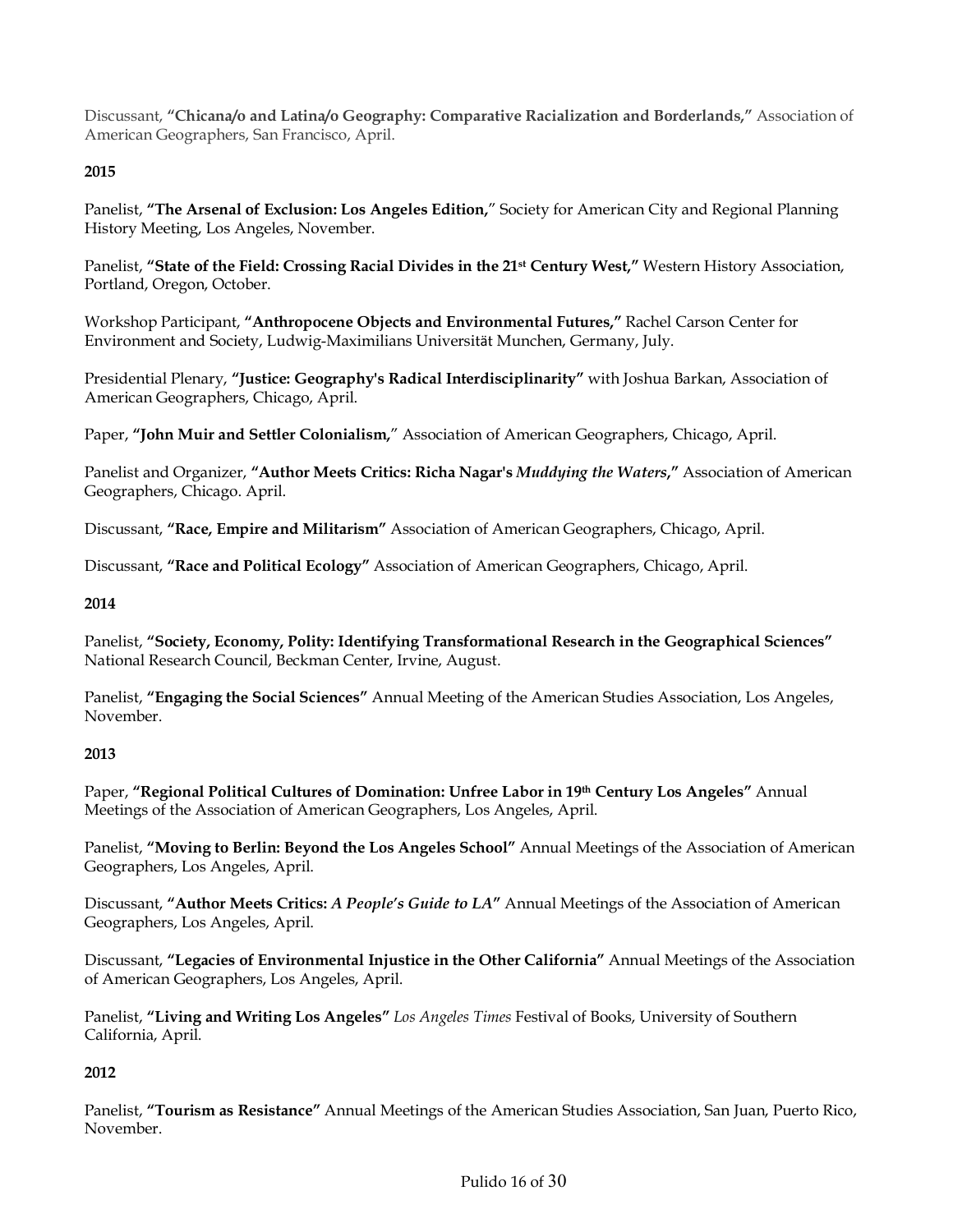Chair, **"Immigration, Transnational and Border Studies"** Mujeres Activas en Letras & Cambio, UC Santa Barbara, July.

Panelist, **"Alternative Tourism from Across the US"** Annual Meetings of the Association of American Geographers, New York City, February.

Panelist, **"Clyde A. Woods: A Memorial"** Annual Meetings of the Association of American Geographers, New York City, February.

Panelist, **"Author Meets Critics: Karen Tongson's,** *Relocations: Queer Suburban Imaginaries*" Annual Meetings of the Association of American Geographers, New York City, February.

## **2011**

Social Movements Plenary, **"Critical Ethnic Studies as a Social Movement? Notes from the Field**" Critical Ethnic Studies Conference, UC Riverside, April.

## **2010**

Chair, **"Confronting the Crisis: Using Collaborative Chains for Change (An Assistance Kit for Navigating the 'Not So Great Depression' in the Academy)"** Annual Meetings of the American Studies Association, San Antonio, November.

#### **2009**

Population Specialty Group Plenary Lecture, **"What Does it Mean to be Brown?"** Annual Meetings of the Association of American Geographers, Las Vegas, April.

Paper, **"Mexican American Racial Subjectivity in the Asociación Nacionál Mexico-Americana"** Annual Meetings of the Association of American Geographers, Las Vegas, April.

Discussant, **"Race and the Neoliberal City"** Annual Meeting of the American Studies Association, Washington, D.C., November.

## **2008**

*Antipode* Plenary Lecture, **"Black and Latino Relations Under White Supremacy"** Annual Meetings of the Association of American Geographers, Boston, April.

Paper, National Research Council, **"Strategic Directions for the Geographical Sciences in the Next Decade."** Annual Meetings of the Association of American Geographers, Boston, April.

Paper, **"Latina/o Racial Subjectivity and the Future of Racial Politics in the U.S."** Annual Meetings of the Association of American Geographers, Boston, April

Paper, **"The Color of the Asociación Nacional Mexico-Americana**" Annual Meeting of the Association of American Studies, Albuquerque, October.

## **2007**

Panelist, **"Author Meets the Critics: Laura Pulido's** *Black, Brown, Yellow and Left: Radical Activism in Los Angeles***"** Annual Meetings of the Association of American Geographers, San Francisco, April.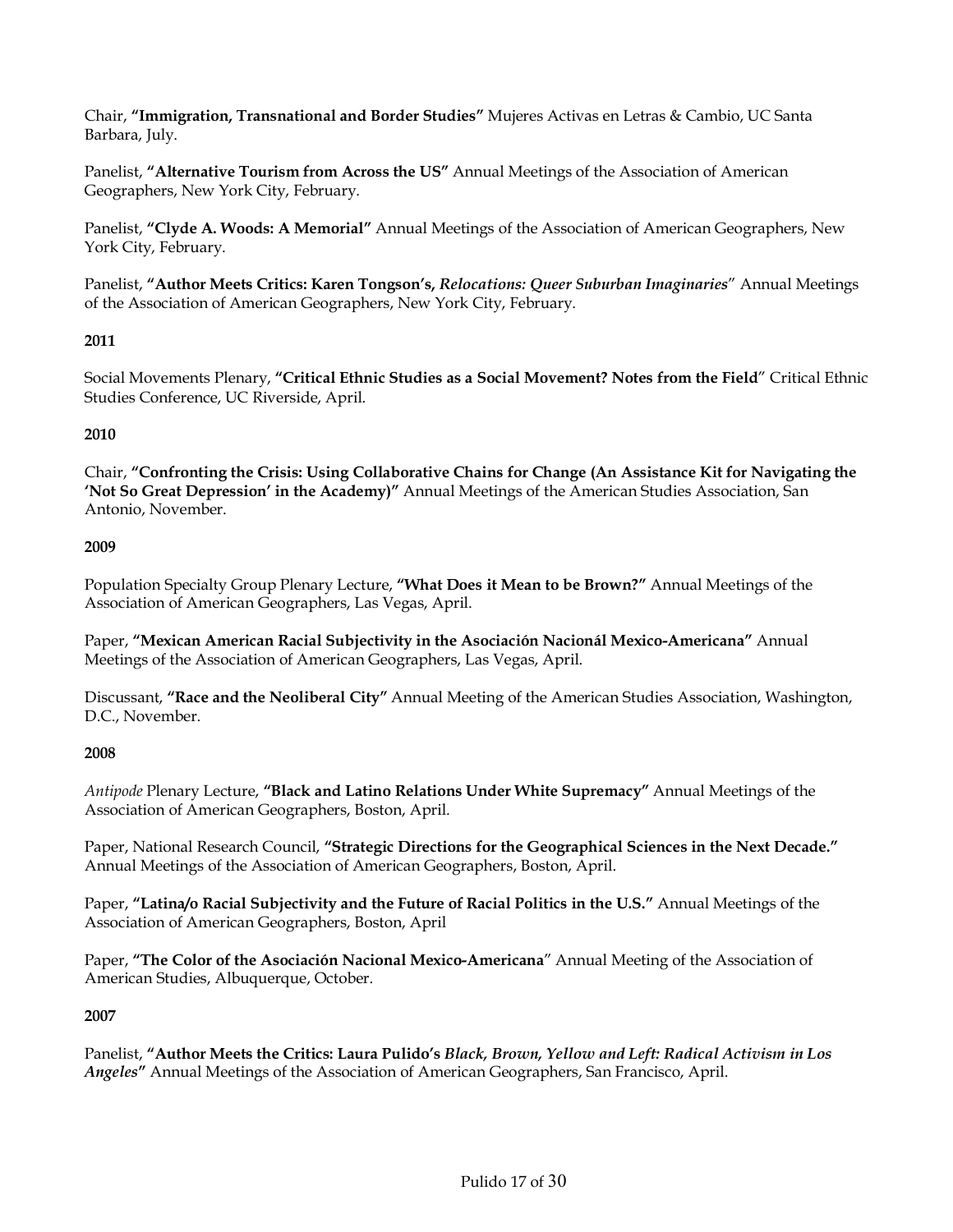Discussant, **"Black and Latino Politics"** Annual Meetings of the American Studies Association, Oakland. October.

Paper, **"Brown and Black Relations in Los Angeles"** Conference entitled, "Inequality: Southern California's Major Fault Line" UC Irvine, May.

## **2005**

Panelist, **"Asian Americans as People of Color?"** Annual Meetings of the Association of Asian American Studies, Los Angeles, April.

## **2004**

Paper, "The Geography of Race" presented at "Reflections on the Future: Dialogues on the Intersections of Latina/o-Chicana/o-Latin American(s) Studies," University of California, Santa Cruz, February.

## **2002**

Paper, **"Gender and Revolution in the Sixties and Seventies"** Annual Meetings of the American Studies Association, Houston, November.

Panelist, **"Marxist Geography and Race"** Annual Meetings of the Association of America Geographers, Los Angeles, March.

Panelist, **"Regional Political Cultures in Los Angeles"** Annual Meetings of the Association of American Geographers, Los Angeles, March.

Panelist, **"Author Meets Critique: Joe Nevin's** *Operation Gatekeeper***"** Annual Meetings of the Association of American Geographers, Los Angeles, March.

## **2001**

Panelist, **"Ethics and Activism"** Association of American Geographers Annual Meeting. New York, February.

## **2000**

Paper, **"Gender Relations Among Revolutionaries of Color"** Annual Meeting of the Association of American Geographers, Pittsburgh, April.

Panelist, **"Ethics and Activism"** Annual Meeting of the Association of American Geographers, Pittsburgh, April.

Discussant, **"Race and the Census"** Annual Meeting of the Association of American Geographers, Pittsburgh, April.

## **1999**

Paper, **"Regional Racial Formations and Oppositional Political Cultures**" California Studies Association, Berkeley, February.

## **1998**

Discussant, **"The Cultures of Revolution, the Revolution of Cultures"** Annual Meeting of the American Studies Association, Seattle, November.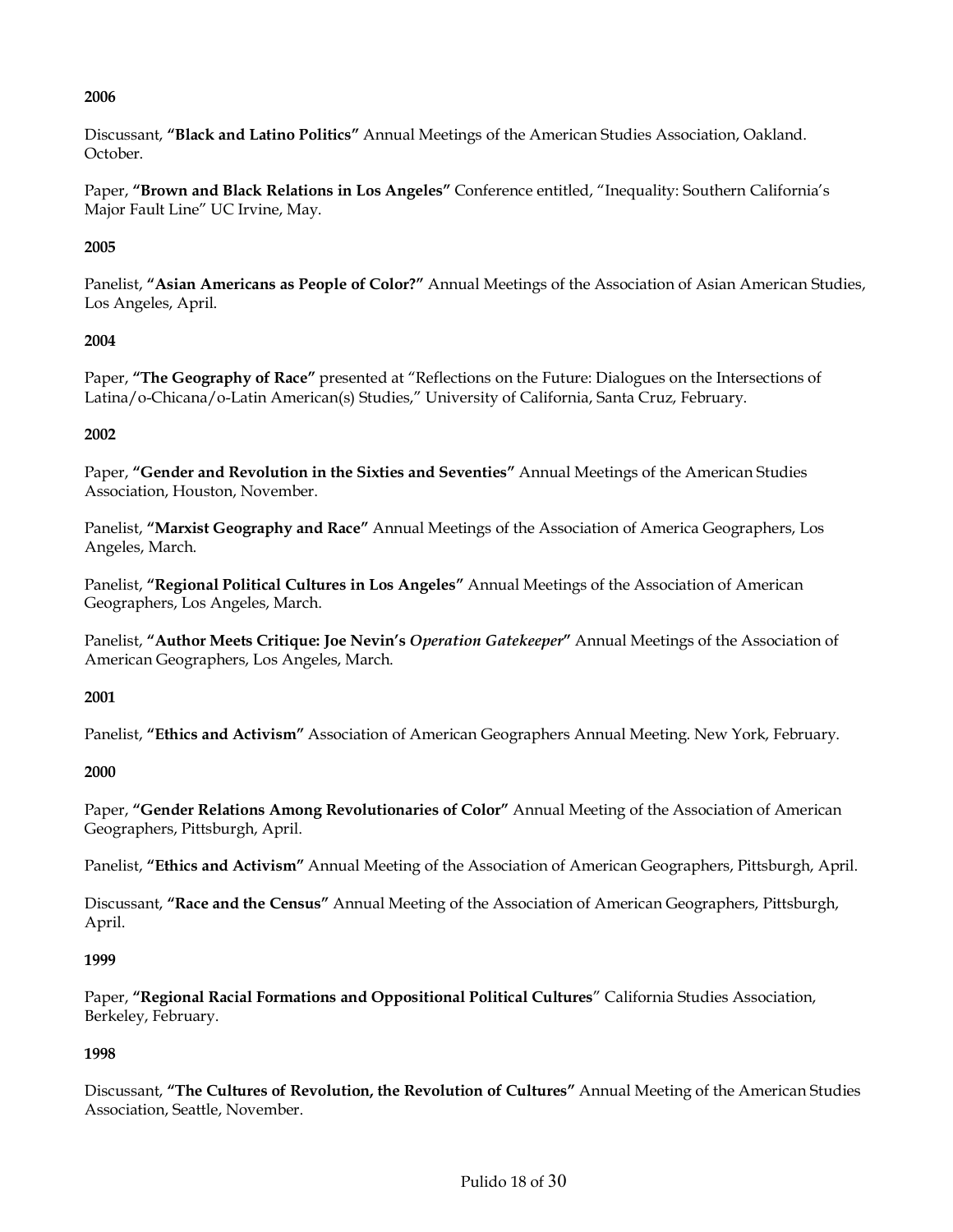Paper, **"Student Harassment in the Classroom"** Written with and presented by Heidi Nast. Annual Meeting of the Association of American Geographers, Boston, April.

## **1997**

Paper, **"The Crisis of White Identity in the Los Angeles Labor Movement"** Annual Meeting of the Association of American Geographers, Fort Worth, April.

Paper, **"The Geography of Militant Labor Organizing in Los Angeles**" Rethinking Marxism, Amherst, December.

## **1996**

Paper, **"El Salvador Producing Los Angeles"** Annual Meeting of the Association of American Geographers, Charlotte, April.

Respondent, **"Author Meets Critics: Laura Pulido's** *Environmentalism and Economic Justice***"** Annual Meeting of the Association of American Geographers, Charlotte, April.

Panelist, **"Appropriations of Place"** Annual Meeting of the Association of American Geographers, Charlotte, NC, April.

Panelist, **"Contract with America, State Restructuring and Geography**" Annual Meeting of the Association of American Geographers, Charlotte, April.

#### **1995**

Paper, **"Deconstructing Environmental Racism"** Annual Meeting of the Association of American Geographers, Chicago, March.

Panelist, **"Environmental Ethics and Social Justice"** Annual Meeting of the Association of American Geographers, Chicago, March.

Panelist, **"Race, Gender and Geography: Theory and Politics"** Annual Meeting of the Association of American Geographers, Chicago, March.

Discussant, **"Linking Political Ecology and Environmental Justice"** Annual Meeting of the Association of American Geographers, Chicago, March.

Paper, **"Community, Place and Identity"** New Horizons in Feminist Geography, University of Kentucky, Lexington, January.

Paper, **"Emergent/Resistant Identities Among Environmental Justice Activists in Los Angeles"** Annual Meetings of the Institute of British Geographers, University of Northumbria, Newcastle, January.

Paper, **"Problematizing 'Race' and Space"** Putting Health in Its Place, USC, February.

## **1994**

Panelist, **"Community Health and the Environment"** Center for Research in Environmental Sciences, Policy and Engineering, USC, Pasadena, April.

Paper, **"Environmental Racism as Articulated by the Environmental Justice Movement"** Annual Meeting of the Association of American Geographers, San Francisco, April.

Panelist, **"Future Directions for Feminist Geography"** Annual Meeting of the Association of American Geographers, San Francisco, April.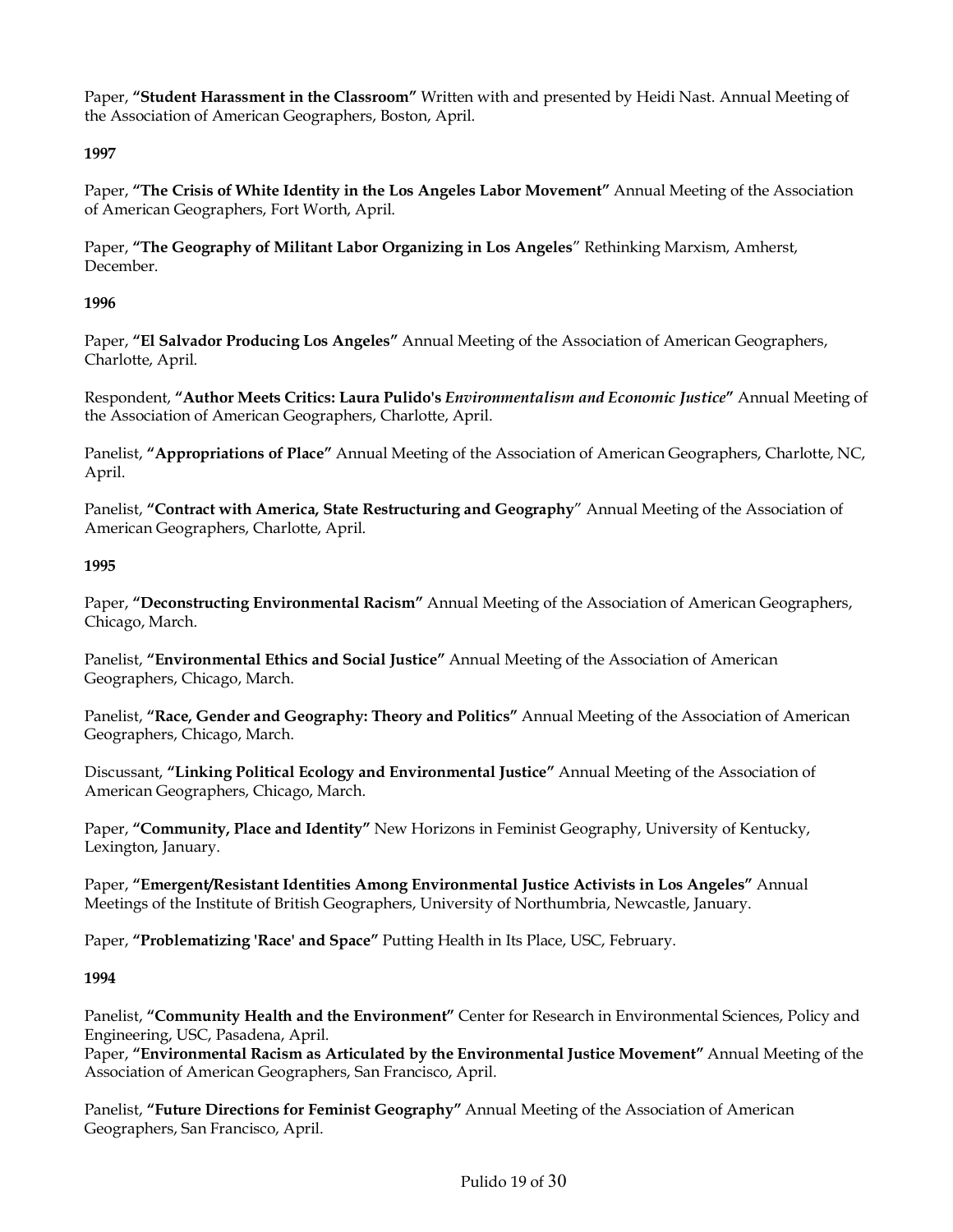Discussant, **"Race in the West"** Annual Meeting of the Association of American Geographers, San Francisco, April.

## **1993**

Paper, **"The Conceptual Inflation of Culture in the Environmental Justice Movement"** Annual Meeting of the Association of American Geographers, Atlanta, April.

Paper, **"The Development of Pan-Ethnicity Among Minorities in the Environmental Justice Movement"** National Association of Chicano Studies, San Jose, March.

## **1992**

Paper, **"Social Justice Environmentalism: The United Farm Workers' Early Pesticide Campaign"** Annual Meeting of the Association of American Geographers, San Diego. April.

Paper, **"Theory, Politics, and the New Environmentalism: Charting a New Research Agenda"** National Association of Chicano Studies, San Antonio, March.

Paper, **"The Role of Culture in Contrasting Mexican American Environmental Struggles"** International Geographical Congress, Washington, D.C., August.

Paper, **"The Complex Environmentalism of Everyday Life: Ganados del Valle"** Environmental and Latino Imaginations, Cornell University, Ithaca, April.

## **1991**

Paper, **"Latino Environmental Struggles in the Southwest**" Pacific Coast Council on Latin American Studies Conference, Fullerton, October.

Paper, **"Rural Chicanos: Encountering Nature Through Culture and Class"** Annual Meeting of the Association of American Geographers, Miami, April.

## **1990**

Paper, **"The Los Angeles Chicano Community and Environmental Politics"** National Association of Chicano Studies, Albuquerque, April.

## **1987**

Paper, **"Community Perceptions of Agricultural Chemicals"** Annual Meeting of the Association of American Geographers, Portland, April.

## *Professional Memberships*

American Studies Association

Association of American Geographers

Critical Ethnic Studies Association

National Association of Chicano Studies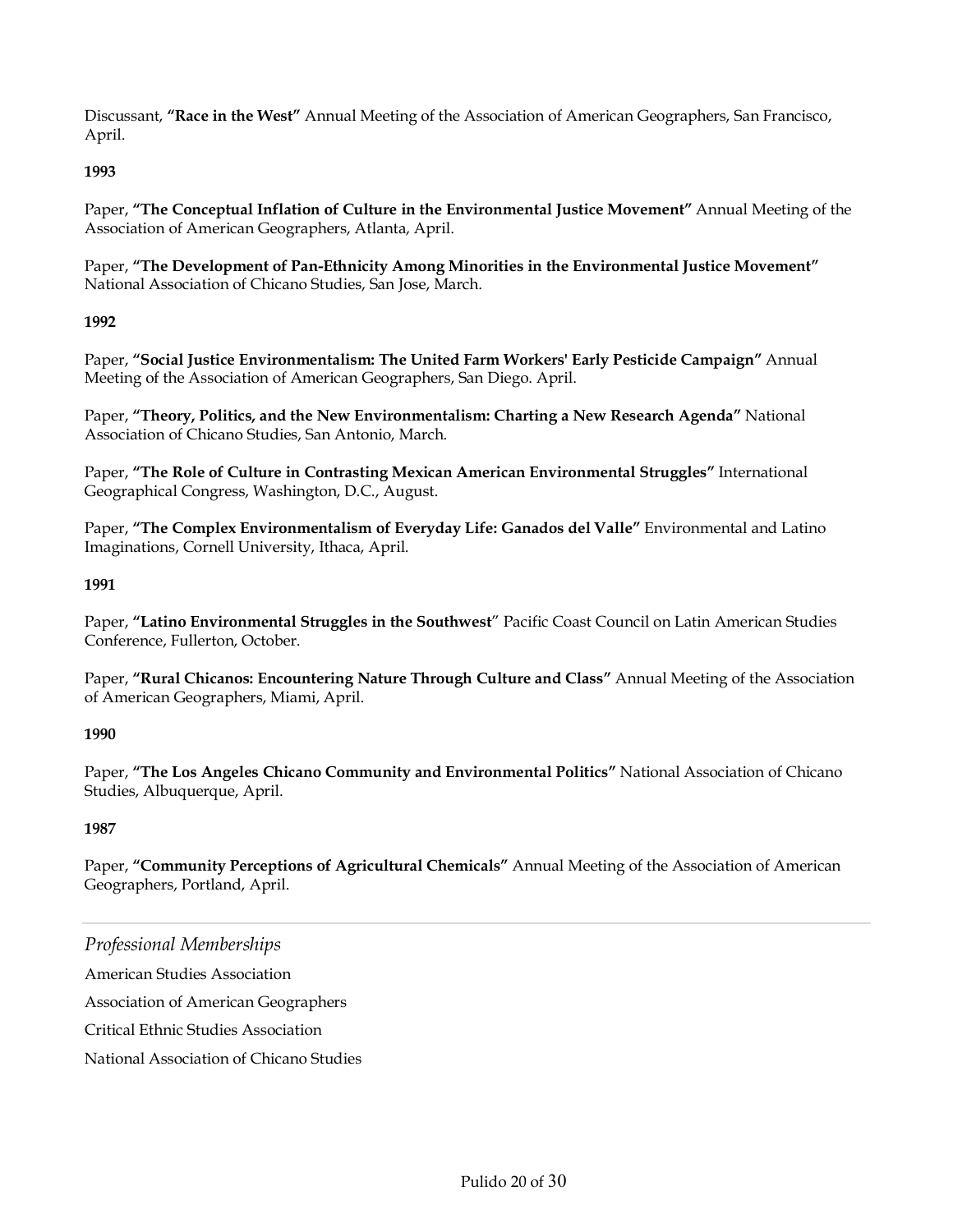## *Professional Service*

## **Editorial Service**

Series Editor, *A People's Guide* book series, University of California Press (2013-present) Senior Editor, *Capitalism Nature Socialism* (2015-2018) Managing Board Member, *American Quarterly* (2005-2009)

## **Editorial Board Member**

*Environment and Planning E: Nature and Space* (2018-2021) *ACME: An Interdisciplinary E-Journal of Critical Geographies* (2002-2006) *Annals of the Association of American Geographers* (2001- present) *Annals of the Association of American Geographers, Review of Books* (2013-present) *Antipode: A Radical Journal of Geography* (1999-2006) *Aztlán: A Journal of Chicano Studies* (2002-05) *Ecumene/Cultural Geography* (1999-present) *Environment and Planning: D Society and Space* (1999-2006) *Hagar: International Social Science Review* (2001-2010) *Gender, Place & Culture* (1996-1998) Geographies of Justice & Social Transformation Series, University of Georgia Press (2010-2012)

## **Referee**

National Science Foundation, National Oceanic and Atmospheric Administration, Cornell University Press, Duke University Press, New York University Press, Oxford University Press, Pickering & Chatto, Routledge, University of Arizona Press, University of California Press, University of Georgia Press, University of Texas Press, *ACME, American Quarterly, Annals of the Association of American Geographers, Antipode, Aztlán, Economic Geography, Ecumene/Cultural Geography, Environment and Planning: A, Environment and Planning D: Society & Space, Gender, Place & Culture, Geoforum, Hastings Review, Health and Place, Historical Geography, International Journal of Urban and Regional Research, Journal of Contemporary Sociology, Journal of Geography, Journal of Planning Education and Research, Journal of Public Administration Research and Theory, Journal of Social Geography Research, Latino Studies, Local Environments, Pacific Historical Review, Political Geography, Professional Geographer, Progress in Human Geography, Social & Cultural Geography, Urban Affairs Review, Urban Geography,* Wayne State University Press

## **Tenure and Promotion letters written for:**

Amherst College, Arizona State University, Columbia University, Dennison University, Iowa State University, Northwestern University, The New School, Ohio State University, Oregon State University, Queens College - City University New York, Scripps College, Syracuse University, Temple University, University of Arizona, University of California, Berkeley, Davis, Irvine, and Santa Barbara, University of Colorado, University of Georgia, University of Kansas, University of Kentucky, University of Maryland, University of Texas, University of Tennessee, University of Vermont, University of Wisconsin, Milwaukee

## **2019**

Co-editor, Special issue on Latinx Geographies, *Environment & Planning D: Society & Space*

## **2018**

Member, Steering Committee "Housing Justice in an Unequal World" Research Coordination Network, National Science Foundation, Ananya Roy (PI)

Member, Honors Committee B, Association of American Geographers (elected)

**2017**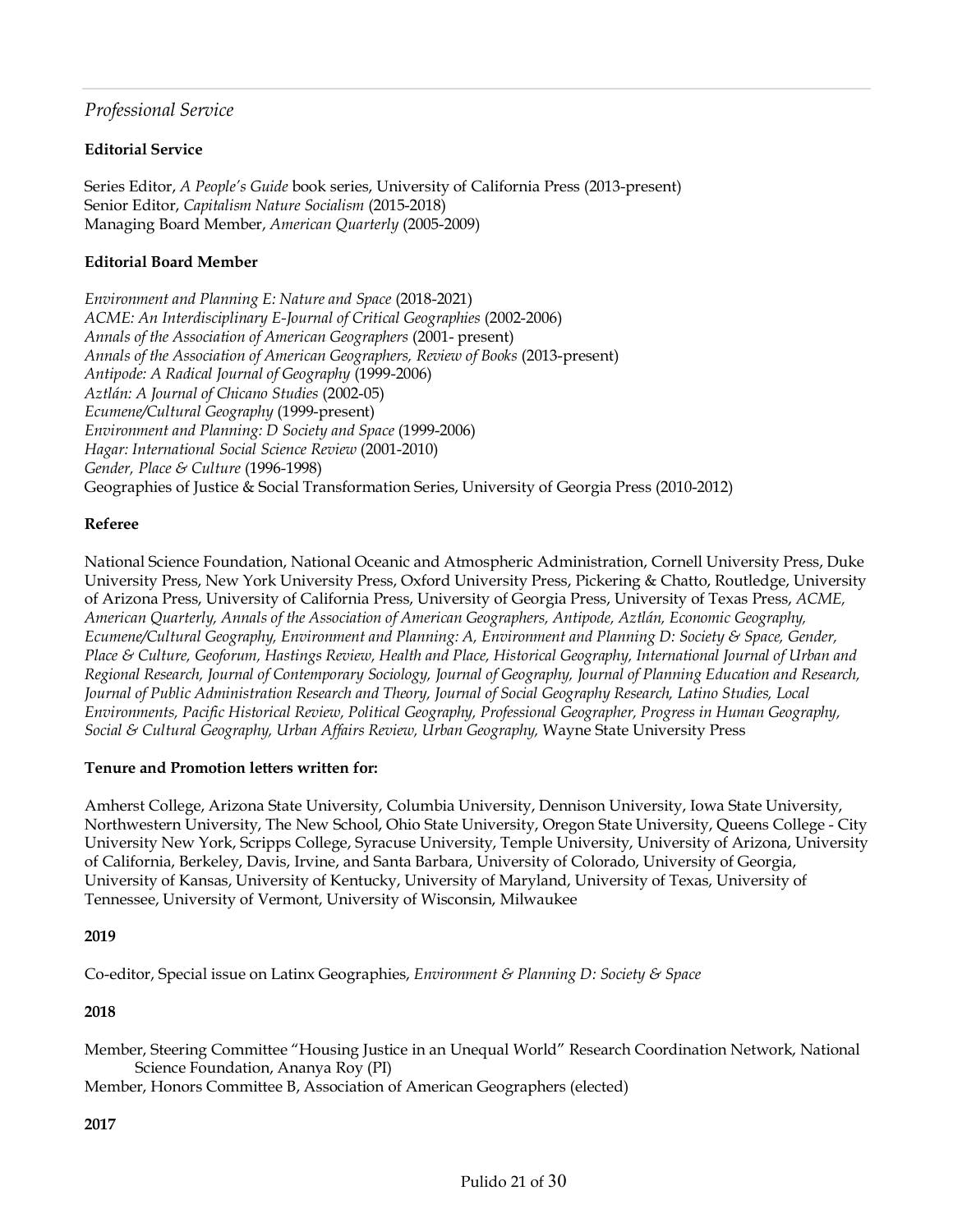Member, Honors Committee B, Association of American Geographers (elected)

## **2016**

Member, Honors Committee B, Association of American Geographers (elected) Chair, Globe Book Award Committee, Association of American Geographers

#### **2015**

Evaluator, Chicana/o and Latina/o Studies, California State University, Long Beach, September. Convenor, "Author Meets Critics: Richa Nagar's *Muddying the Waters.* Annual Meetings of the Association of

American Geographers, Chicago, April*.*

Member, Globe Book Award Committee, Association of American Geographers.

#### **2014**

Evaluator, Department of Ethnic Studies, Mills College, Oakland, April. Member, Globe Book Award Committee, Association of American Geographers. Moderator, "The Crusades of Cesar Chavez" Luis Valdez and Miriam Pawel, ALOUD, Los Angeles Public Library, April.

#### **2013**

Chair, Harold Rose Anti-Racist Award Committee, Association of American Geographers.

Convenor and Leader, Fieldtrip, "A People's Guide to LA – Downtown" Annual Meetings of the Association of American Geographers, Los Angeles, April.

#### **2012**

Member, Harold Rose Anti-Racist Award Committee, Association of American Geographers.

Chair, Meridian Book Award Committee, Association of American Geographers.

Member, Local Arrangements Committee, Association of American Geographers, Annual Meetings.

Co-Convenor, "In Appreciation of Clyde Woods: A Conversation on Race, Geography, Community Activism and the Blues" Annual Meetings of the Association of American Geographers, New York, February.

Co-Convenor, "Alternative Tourism" Annual Meetings of the Association of American Geographers, New York, February.

## **2011**

Faculty Leader, Institute of Geographies of Justice. University of Georgia, May/June. Member, Meridian Book Award Committee, American Association of Geographers. Advisory Board Member, "Cesar's Last Fast" Director, Richard Ray Perez. Co-Convenor, "The Blues Epistemology: A Roundtable in Memory of Clyde A. Woods" Annual Meeting of the American Studies Association, Baltimore, November.

#### **2010**

Member, Meridian Book Award Committee, American Association of Geographers. Chair, Minority Scholars' Committee, American Studies Association. Convener, ASA session, "Confronting the Crisis: Transforming Chains Into Networks (An Assistance Kit for Navigating the 'Not So Great Depression' in the Academy)" American Studies Association Conference, San Antonio, November. Ford Fellows Regional Liaison, Southern California (2010-12) Co-Editor (with David Lloyd) of *American Quarterly* Forum, "From La Frontera to Gaza: Chicano-Palestinian Connections" December 2010, Vol. 62 (4).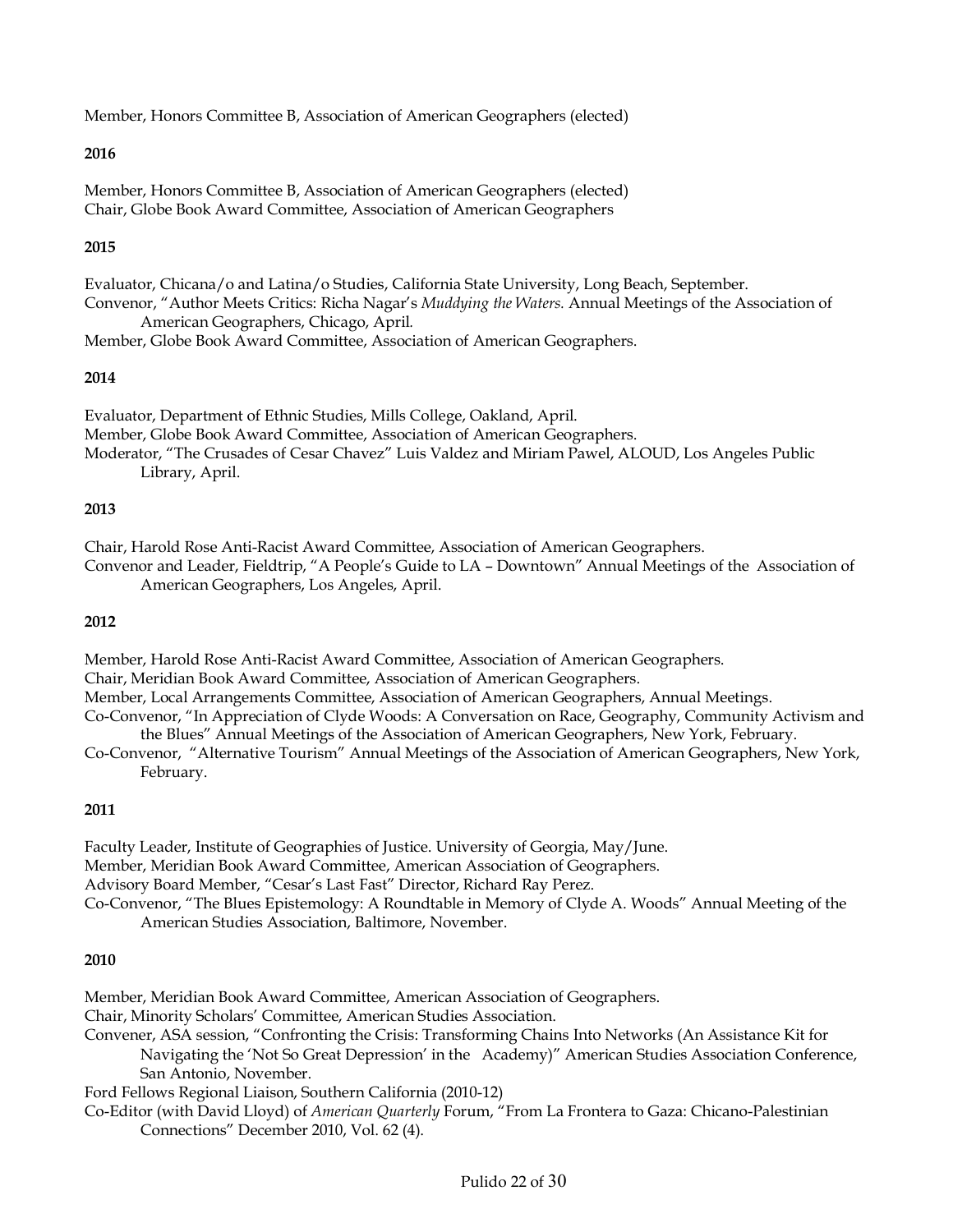Panelist, "40th Anniversary of UCLA Urban Planning Department" May.

#### **2009**

Convener, "Regional Variations in Latina/o Racial Subjectivity" Annual Meetings of the Association of American Geographers, Las Vegas, April.

Co-Convener, "Chicana/o-Palestinian Connections" USC, March.

Member, Minority Scholars Committee, American Studies Association.

#### **2008**

- Convener, "Mexicans and Whiteness," Annual Meetings of the American Studies Association, Albuquerque. October.
- Convener, "Author Meets Critics: Ruth Wilson Gilmore's *Golden Gulag*. Annual Meetings of the Association of American Geographers. Boston. April.

Member, Humanist Sociology Book Award Committee.

#### **2007**

Steering Committee Member, Summer Institute for Geographies of Justice, Sponsored by *Antipode* and the Socialist and Critical Geographers Specialty Group.

#### **2006**

Workshop Presentation, "Power and Politics in the Everyday Landscape" UCLA History-Geography Project Institute, Los Angeles, July.

Panelist, "Planning, Applying and Preparing for Graduate School" California Diversity Forum, USC, April. Jury Member, *Antipode* Student Scholarship

#### **2002**

Member, Program Committee, American Studies Association Annual Conference.

- Convener, "Racial Boundaries, Identities and Anti-Racist Politics" Annual Meetings of the American Studies Association, Houston, November.
- Co-Organizer, "Activism in the City of Angels" Panel Discussion, Annual Meetings of the Association of American Geographers, Los Angeles, March.

#### **2001**

*Annals of the AAG* and *Professional Geographer* Article Awards Committee. Guest book review editor "Race and Ethics." *Environment, Place and Ethics* 4 (2). Co-editor, "Ethics and Activism" *Environment, Place and Ethics*. Co-convener "Race, Space and Social Movements" Annual Meeting of the Americans Studies Association, Baltimore, November. Co-convener, "Ethics and Activism" Annual Meetings of the Association of American Geographers. New York, March. Member, Reparations Conference Planning Committee, UCLA. Convener, Third World Left Forum, Los Angeles, USC, March

Panelist, Ford Foundation Minority Doctoral Fellowship, Social Sciences Panel.

## **2000**

- Faculty Proposal Critic, Social Science Research Council's Minority Summer Dissertation Workshop on International Migration, UCLA, August.
- Convener, "Ethics and Activism" Association of American Geographers Annual Meeting. Pittsburgh, April.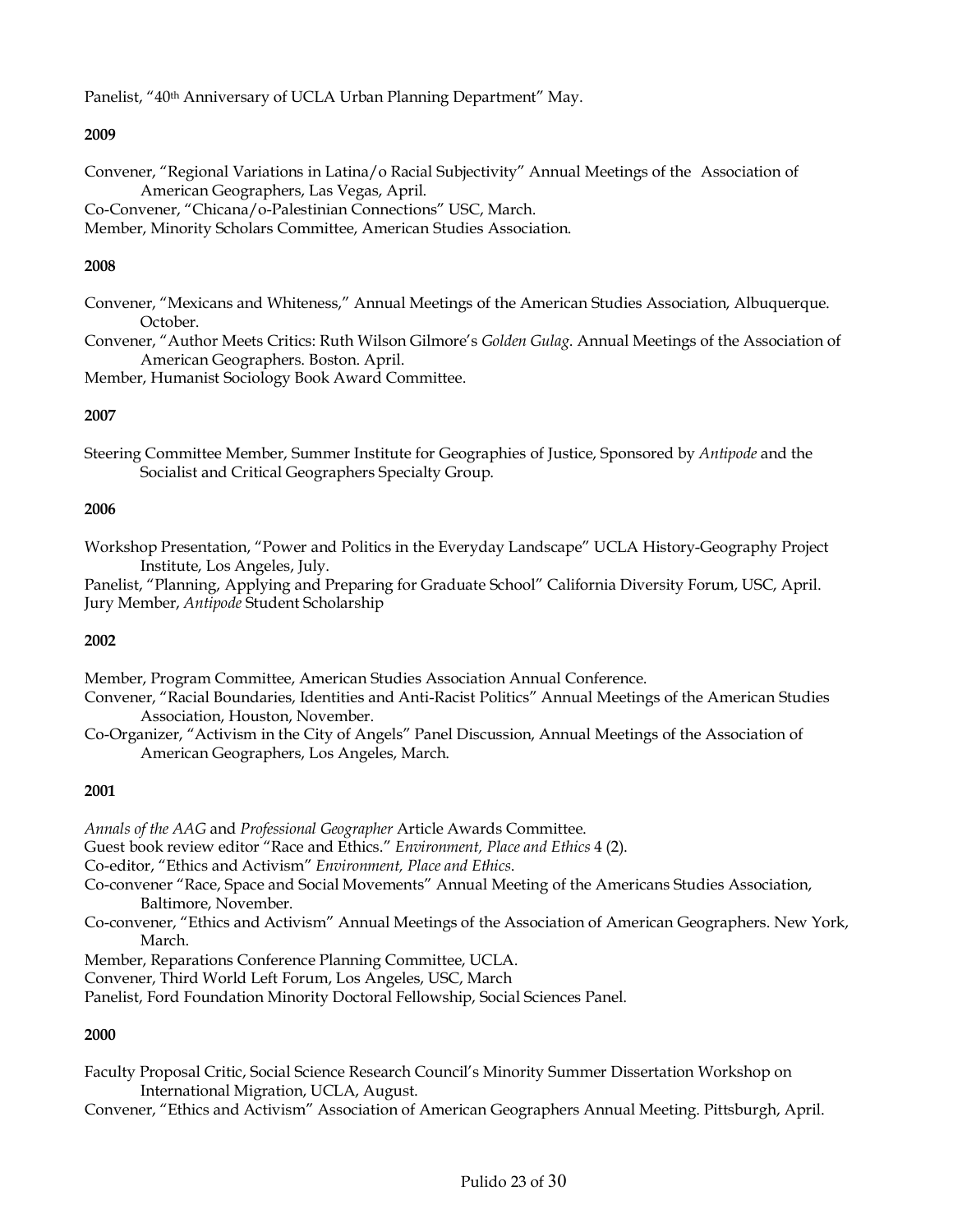Faculty Proposal Critic, Los Angeles Dissertation Seminar, the Getty Research Institute for the History of Art and the Humanities, Los Angeles, July.

#### **1999**

Convener, Author Meets Critics: Clyde Wood's *Arrested Development: Regional Planning in the Mississippi Delta*, Association of American Geographers Annual Meeting. Honolulu, March.

#### **1997**

- External Evaluator, Center for Race, Poverty and the Environment, California Rural Legal Assistance, Delano, (1997-2001).
- Convener, two sessions on "Structural Adjustment Across Three Worlds" Association of American Geographers Annual Meeting, Fort Worth, April.

#### **1996**

Co-founder, Latino Political Economy Group (with Rudy Torres and Pierrette Hondagneu-Sotelo).

#### **1995**

- Jury Member, National Student Paper Competition, Geographic Perspectives on Women, Association of American Geographers.
- Convener, two sessions on "Linking Political Ecology and Environmental Justice" Annual Meeting of the Association of American Geographers, Chicago, March.
- Convener, two sessions on "Environmental Racism/Justice" Annual Meeting of the Association of American Geographers, Chicago, March.

#### **1994**

Organizer, two sessions on "Recent Developments in the Construction of 'Race'" Association of American Geographers Annual Meeting. San Francisco, April.

## *University Service*

#### **2018**

Member, Dean's Advisory Council, College of Arts & Sciences, UO Member, Advisory Board, Wayne Morse Center for Law and Politics, UO Member, Center for Environmental Futures Steering Committee, UO Member, Association of Pacific Rim Universities, Undergraduate Research Symposium, UO Chair, Pacific Northwest Ethnic Studies Undergraduate Research Symposium Committee, UO Chair, Co-sponsorship Committee, Ethnic Studies, UO Member, Curriculum Committee, Ethnic Studies, UO Member, Diversity Committee, Ethnic Studies, UO

#### **2017**

Member, Dean's Advisory Council, College of Arts & Sciences, UO Member, Advisory Board, Wayne Morse Center for Law and Politics, UO Member, Strategic Planning Committee, Ethnic Studies, UO Chair, Co-sponsorship Committee, Ethnic Studies, UO Member, Curriculum Committee, Ethnic Studies, UO Member, Diversity Committee, Ethnic Studies, UO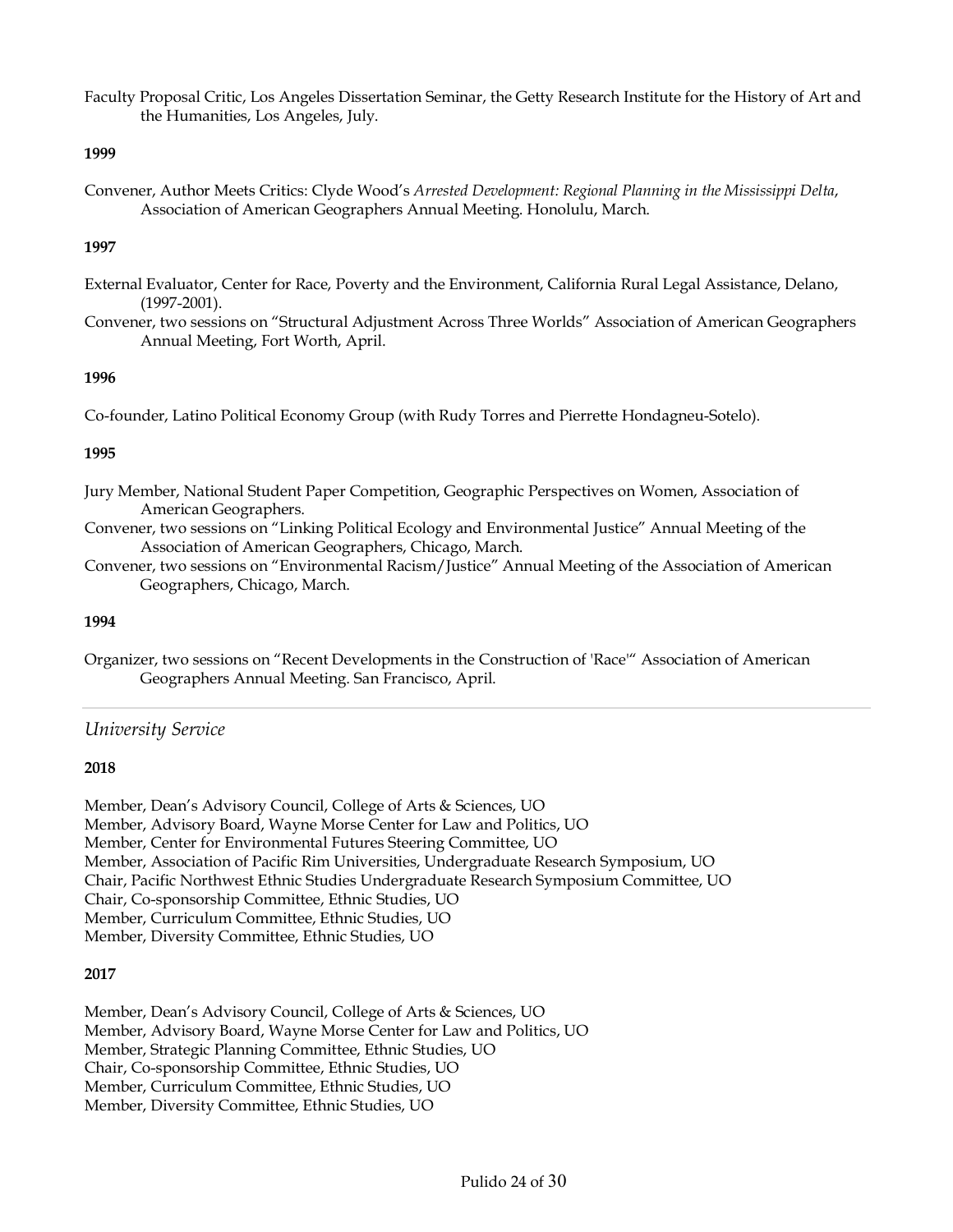Member, Graduate Studies Committee, American Studies & Ethnicity, USC Member, Dornsife College NonTenure Track Personnel Committee, USC Member, Turpanjian Chair's Faculty Advisory Committee, USC Chair, Provost Humanities Fellowship Selection Committee, American Studies & Ethnicity, USC

#### **2015**

Chair, American Studies & Ethnicity Commons Lecture Series, USC Chair, Provost Humanities Fellowship Selection Committee, American Studies & Ethnicity, USC Member, Executive Committee, American Studies & Ethnicity, USC Member, Graduate School Fellowship Committee, USC

## **2014**

Member, Admissions Committee, American Studies & Ethnicity, USC Member, Merit Review Committee, American Studies & Ethnicity, USC Placement Co-Director, American Studies & Ethnicity, USC

#### **2013**

Placement Director, American Studies & Ethnicity, USC Member, Undergraduate Studies Committee

#### **2012**

Placement Director, American Studies & Ethnicity, USC Member, Strategic Program & Opportunities Committee, American Studies & Ethnicity, USC

## **2011**

Chair, Merit Review Committee, American Studies & Ethnicity, USC

#### **2010**

Member, Graduate Studies Committee, American Studies & Ethnicity, USC Member, Social Justice Search Committee, American Studies & Ethnicity, USC

#### **2008**

Director, Undergraduate Studies, Department of American Studies & Ethnicity, USC Member, Executive Committee, Department of American Studies & Ethnicity, USC Member, Merit Review Committee, Geography Department, USC Member, Diversity Curriculum Committee, USC Member, *Ad Hoc* Grade Appeals Panel, Departments of American Studies & Ethnicity, USC Co-Convener (with Josh Kun) "Writing Race in Los Angeles" Visions and Voices, USC

## **2007**

Director, Chicano/Latino Studies, Department of American Studies & Ethnicity, USC Member, Committee on Probationary Deadlines, Academic Senate, USC Member, Executive Committee, Department of American Studies & Ethnicity, USC Member, Undergraduate Studies Committee, Department of American Studies & Ethnicity, USC Member, Ad Hoc Grade Appeals Panel, American Studies & Ethnicity and Geography, USC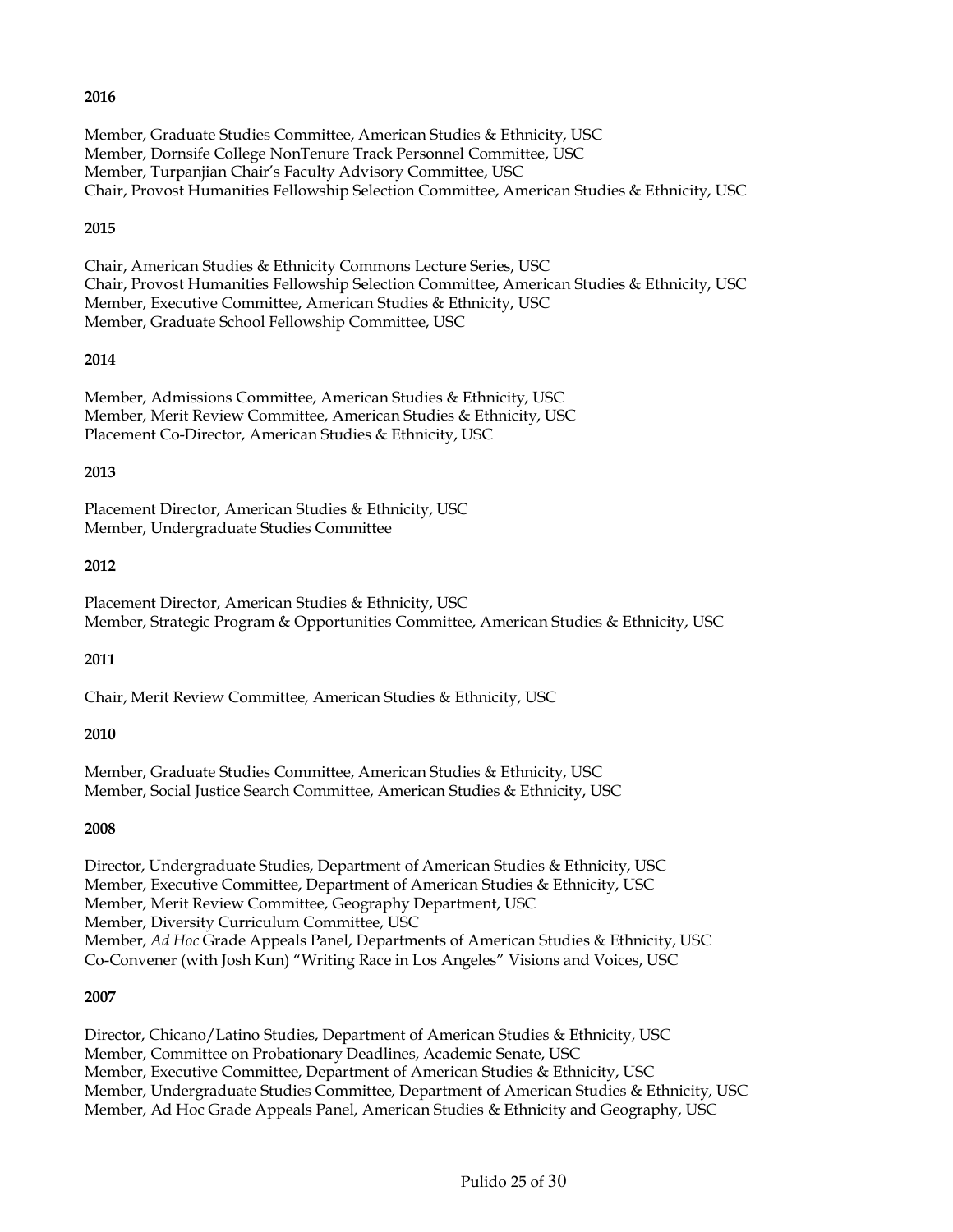Director, Chicano/Latino Studies, Department in American Studies & Ethnicity, USC Member, Executive Committee, Department of American Studies & Ethnicity, USC Member, Committee on Probationary Deadlines, Academic Senate, USC Member, Advisory Committee, "Enhancing Diversity in Graduate Education in the Social, Economic and Behavioral Sciences" National Science Foundation. Jean Morrison, P.I. USC Member, Steering Committee, Latin American Studies Minor, USC Mentor, Mellon Mays Undergraduate Fellowship Program, USC Panelist, "So You Want to go to Graduate School?" Geography Department, USC Panelist, Multicultural Women's Luncheon, USC

#### **2005**

Vice-Provost's Task Force on Graduate Education, USC Merit Review Committee, Geography Department, USC Director of Graduate Studies, Program in American Studies & Ethnicity, USC Member, Executive Committee, Program in American Studies & Ethnicity, USC

#### **2004**

Member, Service Learning Subcommittee, Strategic Plan Committee, USC Library Liaison, Geography Department, USC

#### **2003**

Director of Graduate Studies, Program in American Studies & Ethnicity, USC Chair, Admissions Committee, Program in American Studies & Ethnicity, USC Member, Executive Committee, Program in American Studies & Ethnicity, USC Member, Merit Review Committee, Geography Department, USC

#### **2002**

Director of Graduate Studies, Program in American Studies & Ethnicity, USC Chair, Admissions Committee, Program in American Studies & Ethnicity, USC Executive Committee, Program in American Studies & Ethnicity, USC Search Committee, Program in American Studies & Ethnicity, USC Colloquium Coordinator, Geography Department, USC Tenure Review Committee, Geography Department, USC

#### **2000**

Member, Tenure and Promotion Committee, Geography Department, USC Merit Review Committee, Geography Department, USC Member, Ph.D Steering Committee, Program in American Studies & Ethnicity USC

#### **1999**

Graduate Coordinator, Geography Department, USC Member, Search Committee, American Studies and Ethnicity, USC Faculty Advisor, Student Activist Coalition, USC (1999-2002) Faculty Advisor, *Trojan Horse*, USC (1999-2002) Colloquium Coordinator, Geography Department, USC Member, Program on American Studies & Ethnicity Advisory Committee, USC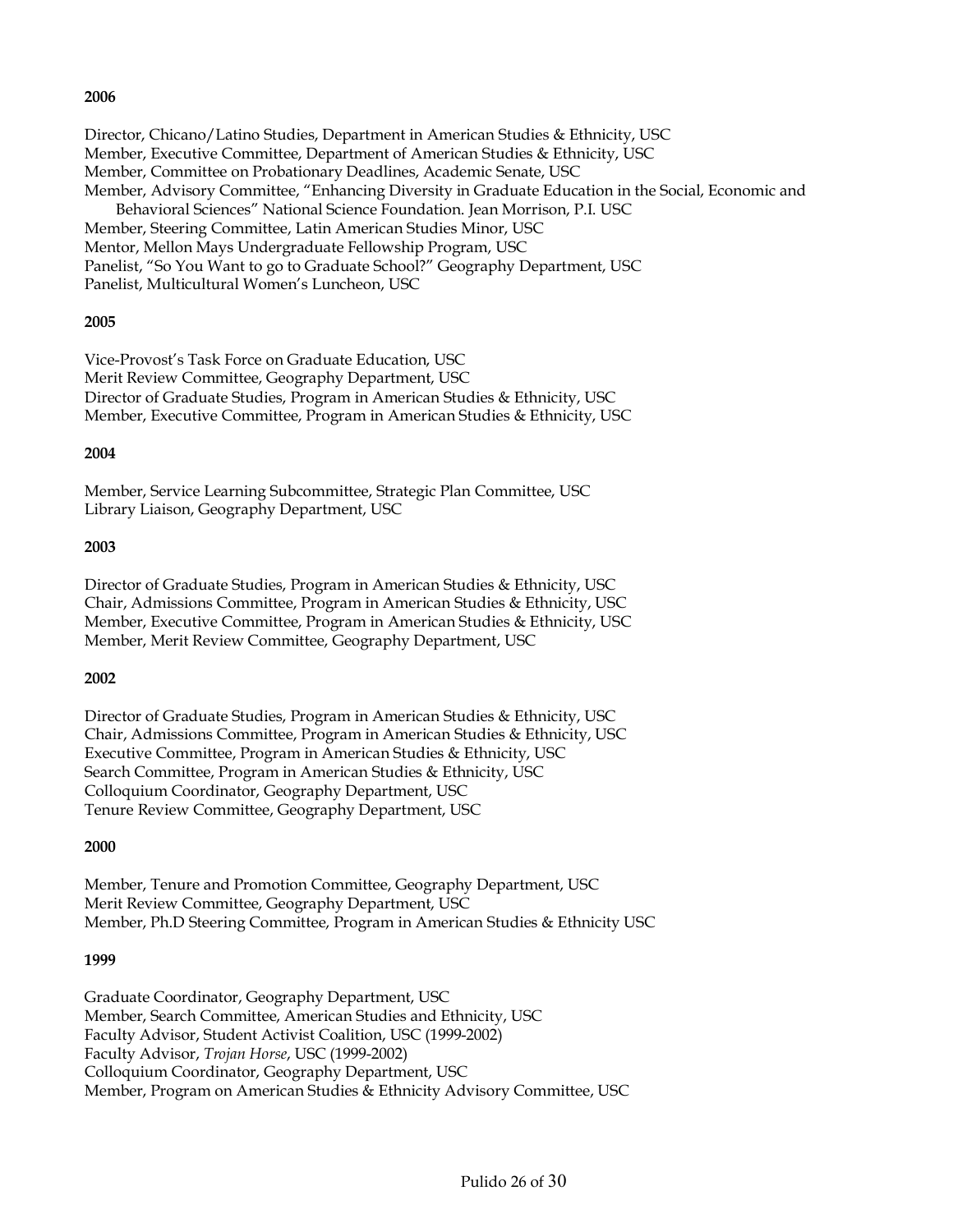Member, Organized Research Unit Steering Committee, Program in American Studies and Ethnicity, USC Member, Search Committee, Geography Department, USC Merit Review Committee, Geography Department, USC Jury Member, Geography Department Student Paper Competition, USC

## **1996**

Library Liaison, Geography Department, USC Member, Program on American Studies & Ethnicity Advisory Committee, USC Colloquium Coordinator, Geography Department, USC Jury Member, Geography Department Student Paper Competition, USC Member, Environmental Studies Advisory Committee, USC

## **1995**

Member, Program on American Studies & Ethnicity Advisory Committee, USC Protege Plus Mentor, USC Colloquium Coordinator, Geography Department, USC Jury Member, Geography Department Student Paper Competition, USC Member, Environmental Studies Advisory Committee, USC

## **1993**

Member, Environmental Studies Advisory Committee, USC Colloquium Coordinator, Geography Department, USC

#### **1992**

Faculty Coordinator, Trojan Geographical Society, USC Marshall, Commencement Exercises, USC

## **1991**

Member, Graduate Student Committee, Geography Department California State University Fullerton

## *Community Service*

Member, Community Advisory Board, Critical Resistance Chair, "Labor Policy Committee" Arroyo Food Co-op Member, "Product Sourcing Committee" Arroyo Food Co-op Board Member, Southern California Library for Social Studies & Research Consultant, Coalition Against Police Abuse, Los Angeles Research Consultant, Grassroots Institute for Fundraising Training, Denver Community Funding Board, Liberty Hill Foundation, Los Angeles. Evaluator, Center for Race, Poverty & Environment, San Joaquin Valley Editorial Board, *Ahora/Now*, Labor/Community Strategy Center, Los Angeles Consultant, Communities for a Better Environment. Huntington Park, CA Commissioner, Environmental Affairs Department, City of Los Angeles Member, Environmental Equity Committee, The Comparative Risk Project, California Environmental Protection Agency Board of Organizers, Labor/Community Strategy Center. Los Angeles Consultant, Los Angeles Conservation Corps.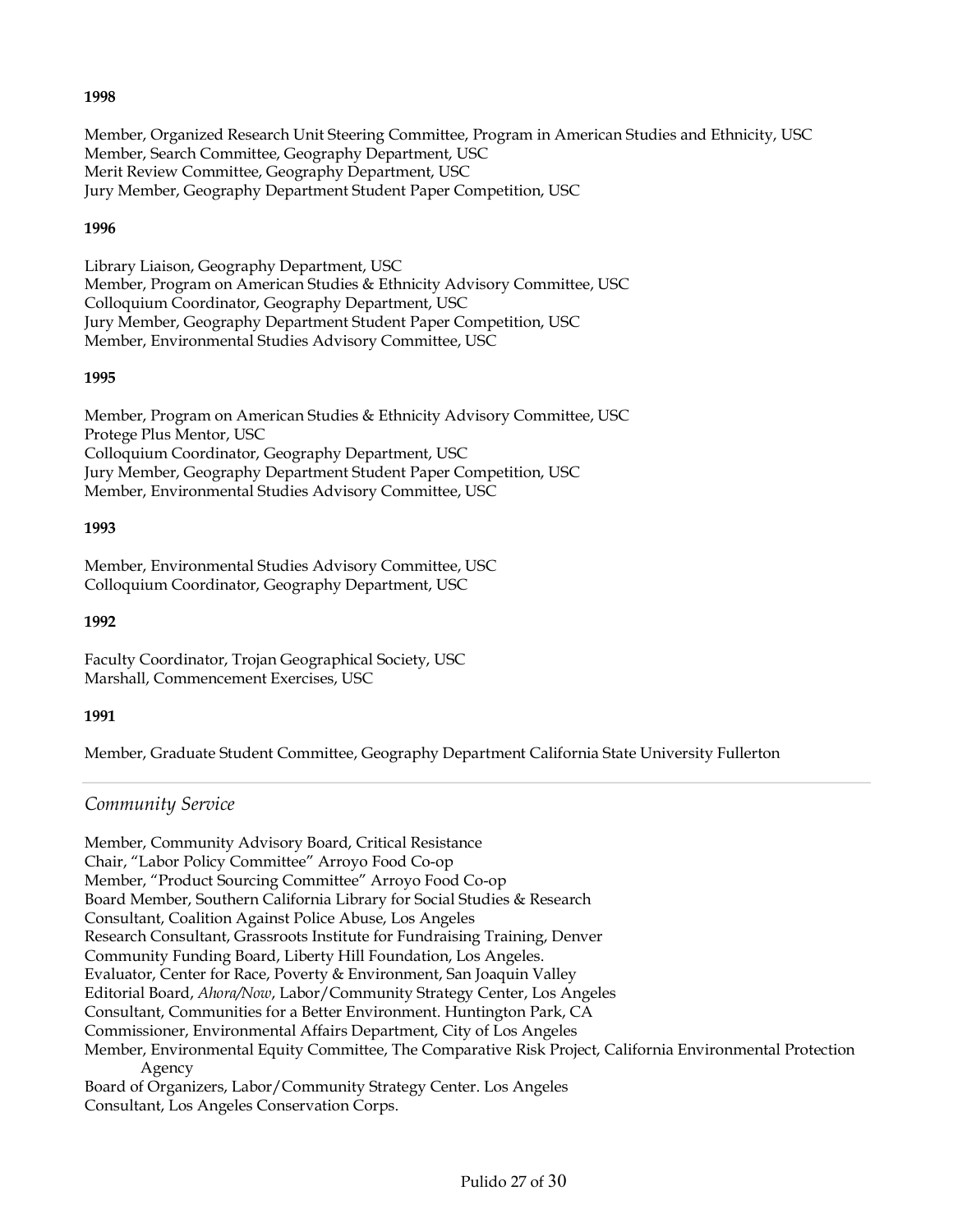## *Phd Committees Chaired*

Amee Chew, American Studies & Ethnicity, USC (2016) "The Revolution Will Come Home: Gendered Violence and Transformative Organizing From the Philippines to the US." Mellon-ACLS Public Fellow

Analena Hope Hassberg, American Studies & Ethnicity, USC (2015) "To Survive and Thrive: Food, Justice, and Citified Sovereignty in South Los Angeles" Assistant Professor, Ethnic & Gender Studies, Cal Poly Pomona State University.

Orlando Serrano, American Studies & Ethnicity, USC (2014) "Colonial Brews: Café and Power in the Américas" National Museum of American History, Smithsonian Institution.

Chrisshona Grant Nieva, American Studies & Ethnicity, USC (2011) "This Is My Country: The Use of Blackness in Discourses of Racial Nativism Towards Latino Immigrants" Lecturer, University of Southern California.

Lorena Muñoz, Geography Department, USC (2008) "Tamales…Elotes…Champurado: The Production of Latin Vending Landscapes in Los Angeles" Assistant Professor, Gender, Women & Sexuality Studies, University of Minnesota.

Daniel Martinez HoSang, American Studies & Ethnicity, USC (2007) "Racial Propositions: Genteel Apartheid in Postwar California" Winner of the *Ralph Henry Gabriel Dissertation Prize* in American Studies*.* Associate Professor, American Studies, Yale University

Rigoberto Rodriguez, Geography Department, USC (2007) "Enterprising Citizenship: Mexican Immigrant Empowerment and Public-Private Partnerships in Santa Ana, California" Associate Professor, Chicano & Latino Studies, California State University Long Beach.

Laura Barraclough, American Studies & Ethnicity, USC (2006) "Rural Urbanism: Landscape, Land Use Activism, and the Cultural Politics of Suburban Spatial Exclusion" Associate Professor, American Studies, Yale University.

Donna Houston, Geography Department, USC (2006) "Topographies of Memory and Power: Environmental Politics, History and Justice at Yucca Mountain" Lecturer, Environment & Geography, Macquarie University, Australia.

Mary Roche, Geography Department, USC (2004) "Unfinished Business: The Production of Resistance to State Violence in Los Angeles & Derry" Lecturer, Geography, University College Cork, Ireland.

## *Dissertation & Qualifying Committee Member*

Camila Alvarez, Sociology, University of Oregon Cristina Faiver Serna, Geography, University of Oregon (supervisor) Adam Bush, American Studies & Ethnicity, USC (Qualifying Exam only) Tianna Bruno, Geography, University of Oregon (supervisor) Jason Byrne, Geography, USC (2007) Andrew Burridge, Geography, USC (2009) Genevieve Carpio, American Studies & Ethnicity, USC (2013) Wendy Cheng, American Studies & Ethnicity, USC (2009) Michan Connor, American Studies & Ethnicity, USC (2008) Angela Constable, Sociology, USC (Qualifying Exam only) Treva Ellison, American Studies & Ethnicity, USC (2015) Gilbert Estrada, History, USC (2011) Max Felker-Kantor, History, USC (2014) Glenda Flores, Sociology, USC (2011)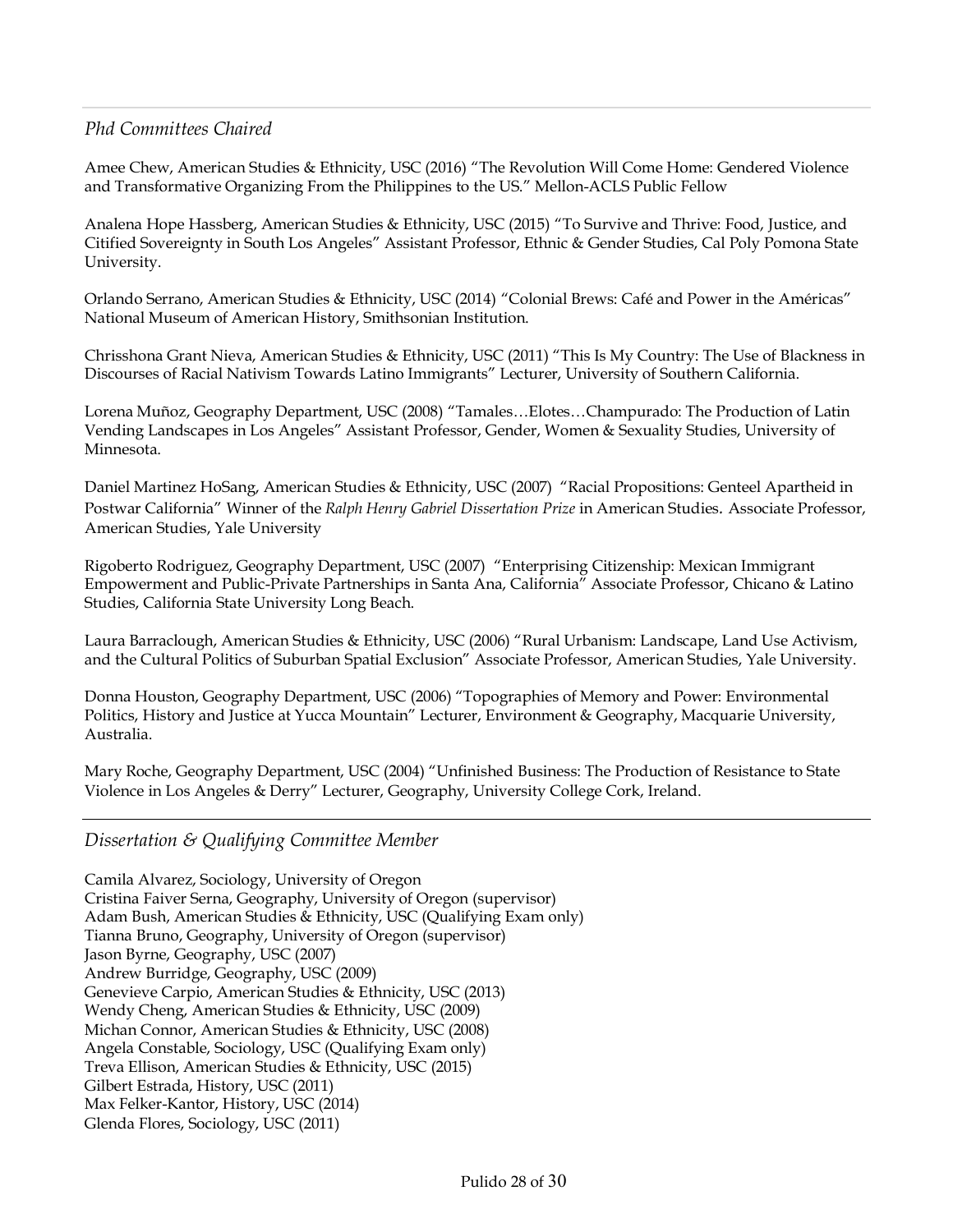Steve Flusty, Geography, USC (2001) Sarah Fong, American Studies & Ethnicity, USC (Qualifying Exam only) Ryan Fukumori, American Studies & Ethnicity, USC Perla Guerrero, American Studies & Ethnicity, USC (2010) Laura Harjo, Geography, USC (Qualifying Exam only) Christina Heatherton, American Studies & Ethnicity, USC (2012) Jill Humphries, Public Administration, USC (2002) Jessica Kim, History, USC (2012) Steve Kolletty, Geography, USC (2000) Unna Lassiter, Geography, USC (2000) Colby Lenz, American Studies & Ethnicity, USC Wei Li, Geography, USC (1997) Jessica Lovaas, American Studies & Ethnicity, USC (2016) Marci McMahon, English, USC (2007) Pamela McMullin-Messier, Sociology, USC (2006) James McKeever, Sociology, USC (2011) Jeb Middlebrook, American Studies & Ethnicity, USC (2011) April Ruth Peck, Geography, USC (2012) Haven Perez, American Studies & Ethnicity, USC (2013) Jessi Quizar, American Studies & Ethnicity, USC (2014) David Stein, American Studies & Ethnicity, USC (2014) Michan Connor, American Studies & Ethnicity, USC (2008) Mona Seymour, Geography, USC (Qualifying Exam only) Steve Sidawi, Geography Department, USC (supervisor) Barbra Soliz, History, USC (Qualifying Exam only) Carrie Sutkin, Urban Planning, USC (2002) Allison Tom, Urban Planning, USC (2002) Jennifer Tran, American Studies & Ethnicity, USC (Qualifying Exam only) Robert Vos, Political Science, USC (1999) Rob Wilton, Geography, USC (Qualifying Exam only)

## *Outside Dissertation Committees & Postdoctoral Mentorship*

Erin Goodling, UO Geography, NSF postdoctoral Fellow (2018-20) Daniela Aiello, Geography, University of Georgia Deshoney Dozier, Environmental Psychology, City University New York Ellen Kohl, Geography, University of Georgia (2014) Maureen Purtill, Urban Planning, UCLA (2013) Ofelia Cuevas, Ethnic Studies, UC San Diego (2008)

## *Thesis Committees*

Lourdes Ginart, Geography, UO Hallie Krinksi, Geography, USC (2001) (supervisor) Jurgen Von Mahs, Geography, USC (1996) Jessica Walsh, Geography, USC (1996) Bob Massey, Sociology, USC (1996)

#### *Senior Theses and Projects*

Fiona de los Rios-McCutcheon, Geography & Clarks Honor College, UO Adam Perez, McNair Scholar, USC (2009) Raquel Chavez, Mellon Mays Undergraduate Fellow (2006)